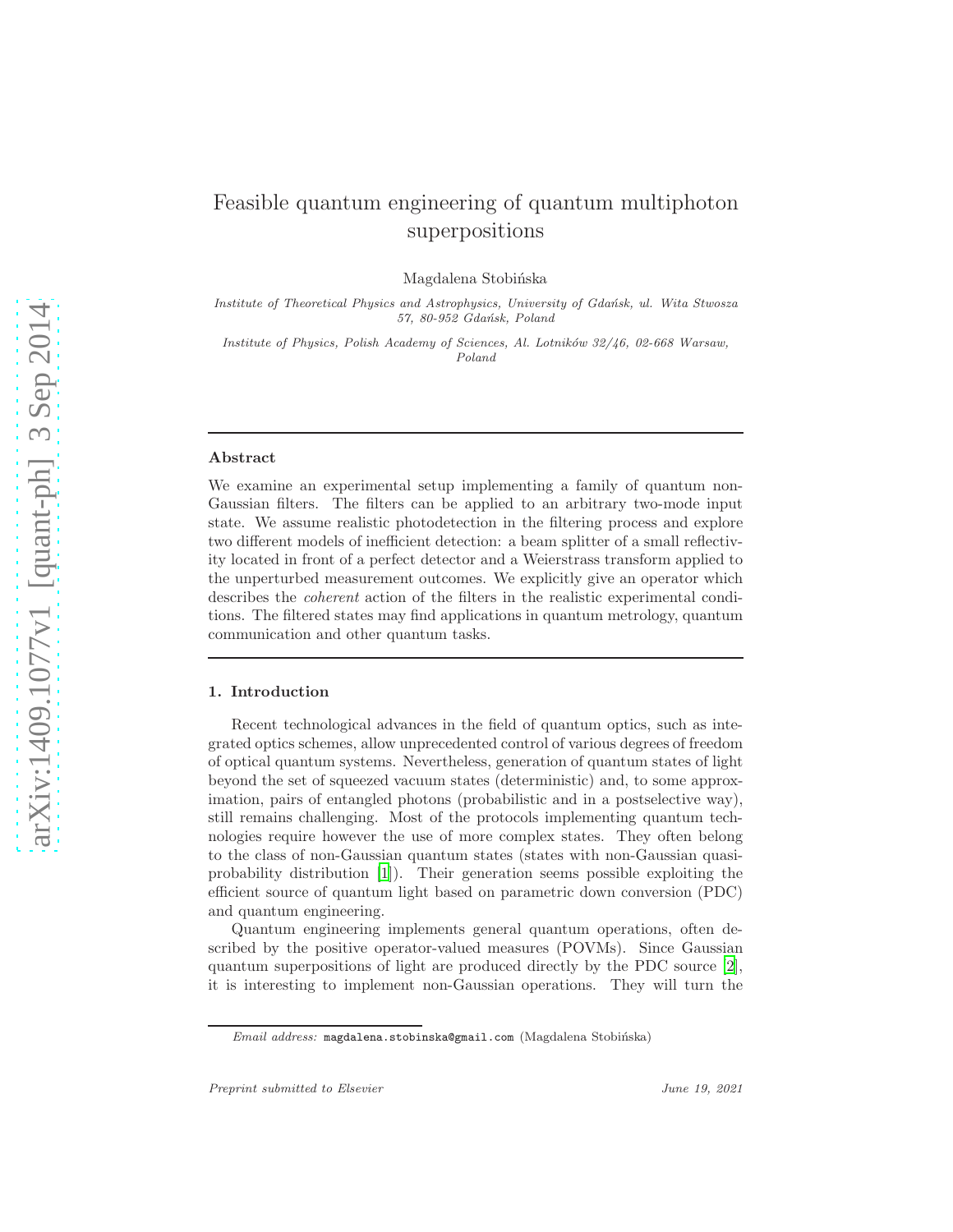Gaussian states into the non-Gaussian multiphoton quantum superpositions of certain properties, required for realization of concrete quantum tasks. Such states are necessary, for example, for obtaining a quantum speed-up in computation with quantum algorithms [\[3\]](#page-22-1) and quantum super-resolution in quantum phase estimation using the N00N and NmmN states [\[4\]](#page-22-2). They may find also application in Bell inequality tests performed with homodyne detection, the most easy accessible, fast and efficient photodetector at present. These tests can be used to certify quantum devices [\[5\]](#page-22-3).

Up to date, the most often experimentally realized non-Gaussian operations comprise probabilistic single photon addition [\[6\]](#page-22-4) or subtraction [\[7](#page-22-5)]. They closely approximate action of the creation and annihilation operator, respectively. An alternative method of implementing the creation operator, based on repeated spontaneous parametric down-conversion, was theoretically investigated in [\[8\]](#page-22-6). These operations can alternate, add or cancel certain components of the initial engineered superposition. Since the probability of the success is very small, they cannot be applied iteratively. Quantum engineering in the form of a quantum filter can only cancel certain components of the initial superposition. Quantum filtering was demonstrated for one- and two-photon Fock states [\[9](#page-22-7), [10](#page-22-8)]. The filters were based on the Hong-Ou-Mandel interference [\[11,](#page-22-9) [12](#page-22-10), [13](#page-22-11)] and were capable of blocking single photons over photon pairs. A quantum device capable of filtering out two-mode states of light with mode populations differing by more than a certain threshold, was proposed in [\[14\]](#page-22-12). It is called the modulus of intensity difference filter (MDF) and is based on the multiphoton Hong-Ou-Mandel interference performed in a feed-forward loop. It allows engineering of the multiphoton quantum superpositions in a way which is preserving specific superpositions. This may turn them useful for Bell test and quantum metrology [\[15,](#page-22-13) [16\]](#page-23-0). Some of the features of this filter has already been experimentally demonstrated in [\[17\]](#page-23-1).

In this paper we examine the experimental scheme from [\[14](#page-22-12)] and show that in fact it implements a whole family of quantum non-Gaussian filters (the MDF is just one of the possibilities). The filters can be applied to an arbitrary input state. We assume realistic photodetection in the filtering process. This is an important step in the analysis of quantum filtering, since lossy detection is detrimental for the possibility of observation of quantum effects. We model the inefficient detection in two different ways: with a beam splitter of a small reflectivity located in front of a perfect detector (the usual way) and a Weierstrass transform, which implements a Gaussian blur on the unaffected measurement outcome distribution. We show how the filter acts on an input quantum superposition by computing the photon number distributions and purity of the filtered states. We also construct the Kraus operator for the filters which reveals their coherent action on an arbitrary input. The filtered states may find applications in quantum metrology, quantum communication and other quantum tasks.

This paper is organized as follows. Section [2](#page-2-0) presents the theoretical description of the experimental setup implementing a family of quantum non-Gaussian filters. In subsection [2.1](#page-2-1) we recall the Hong-Ou-Mandel interference and generalize it to the multiphoton case. In subsection [2.2](#page-5-0) we show state evolution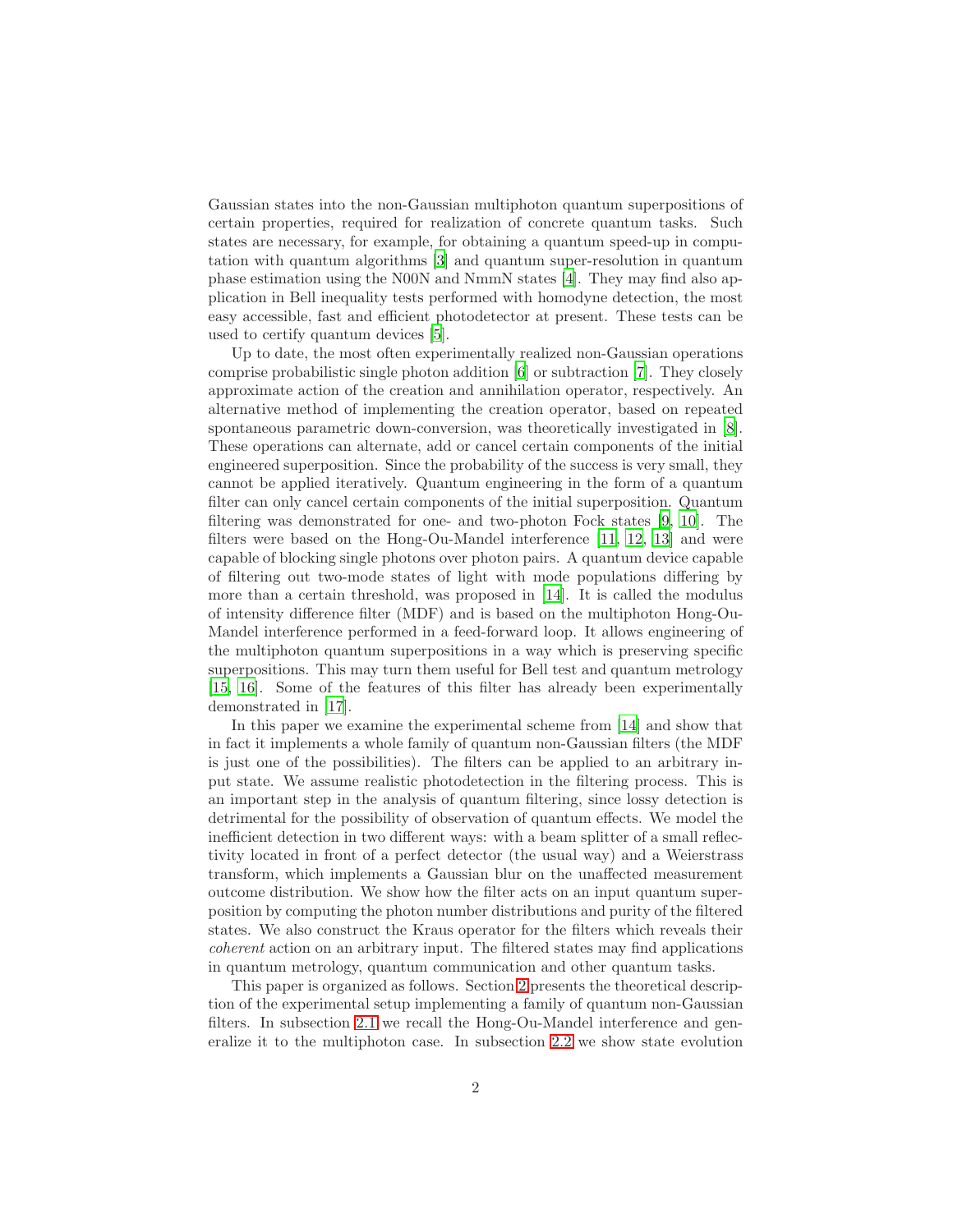

<span id="page-2-2"></span>Figure 1: Experimental setup implementing a family of non-Gaussian quantum filters. Description of the setup is given in the main text.

within the feed forward loop. In subsection [2.3](#page-7-0) we analyze the family of the output states which can result from the filter and we construct its Kraus operator describing the action on an arbitrary two-mode input state. In Section [3](#page-10-0) we discuss two models of realistic photodetection. We also give the Kraus operator describing the filters in presence of inefficient detection. In section [4](#page-14-0) we present numerical computations demonstrating the action of the filter with realistic photodetection for two important examples of initial quantum superpositions. The results are given for two population regimes: the few photon and the mesoscopic population of photons in the initial superpositions. The paper is summarized in conclusions.

### <span id="page-2-0"></span>2. Experimental setup implementing a family of non-Gaussian filters

In this section we introduce an experimental setup (Fig. [1b](#page-2-2)) which implements a family of non-Gaussian quantum filters. These filters preserve the symmetry present in photon number distribution of an input two-mode quantum state. They implement a non-Gaussian operation and prepare the input beam for further quantum tasks. The principle of work of the filters is based on the multiphoton Hong-Ou-Mandel (HOM) interference (Fig. [1a](#page-2-2)) observed in a feed forward loop. The same setup was used before to implement the modulus of intensity filter discussed in [\[14](#page-22-12)].

### <span id="page-2-1"></span>2.1. Multiphoton Hong-Ou-Mandel interference

Let us recall the two-photon Hong-Ou-Mandel interference. We analyze the experimental setup shown in Fig. [2.](#page-3-0) Two identical photons (one in mode a and the other one in b) interfering at a balanced (50:50) beam splitter (BS)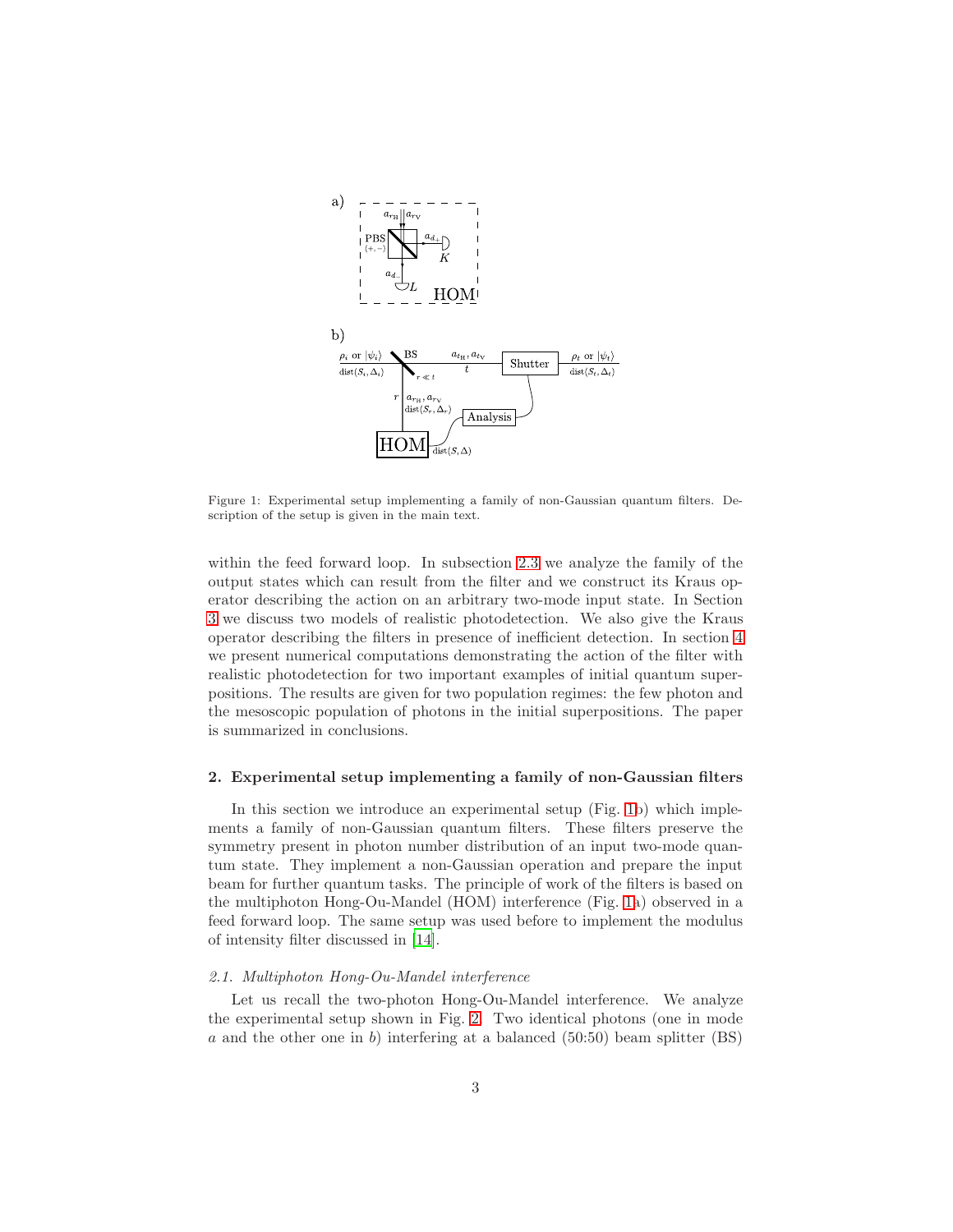

<span id="page-3-0"></span>Figure 2: Experimental setup for observation of the Hong-Ou-Mandel interference. Behind the beam splitter are located photon counting detectors.  $dist(S_{(i)}, \Delta_{(i)})$  denotes the probability distribution of the total photon number  $S_{(i)}$  and occupation difference  $\Delta_{(i)}$  at the output (input) ports of the beam splitter.



<span id="page-3-1"></span>Figure 3: Distribution of the output population difference at the exit ports of a 50:50 beam splitter for the interference of 2 photons which enter the beam splitter separately –  $p^{S_i=2,\Delta_i=0}(\Delta)$  or via the same input port –  $p^{S_i=2,\Delta_i=2}(\Delta)$ . HOM interference manifests itself in the double-peaked shape of  $p^{S_i=2,\Delta_i=0}(\Delta)$ .

always exit together. Behind the beam splitter they are registered by the photon counting detectors. The only possible measurement outcomes are either  $K = 0$ and  $L = 2$  or  $K = 2$  and  $L = 0$ . Thus, the probability distribution of the output population difference between the output ports of the beam splitter denoted by  $\Delta = L - K$  is  $p(\Delta = \pm 2) = 1/2$  and  $p(\Delta = 0) = 0$ . In this case the events of "large" (equal to the total photon number) output difference are more likely than the events of "small" (zero) output difference. If the two photons enter the beam splitter through the same input port (e.g.  $a$ ) and the other port  $(b)$  is empty, the most likely is that the photons exit separately, i.e.  $K = L = 1$  and  $p(\Delta = 0) = 1/2$ . We denote the initial total photon number by  $S_i = 2$  and the initial population difference by  $\Delta_i$ . The probability distributions of the output population difference  $p^{S_i=2,\Delta_i}(\Delta)$  are displayed in Fig. [3](#page-3-1) for  $\Delta_i=0,2$ .

Similar effect to the one shown in Fig. [3](#page-3-1) takes place if higher photon number (Fock) states interfere at the 50:50 beam splitter. If two equal Fock states  $|n\rangle$ enter in mode  $a$  and  $b$ , the most likely event is that the output population difference is large  $(\Delta = L - K \approx S_i = 2n)$  [\[18\]](#page-23-2). If a Fock state  $|2n\rangle$  interferes with the vacuum state, most likely the photons will split equally between the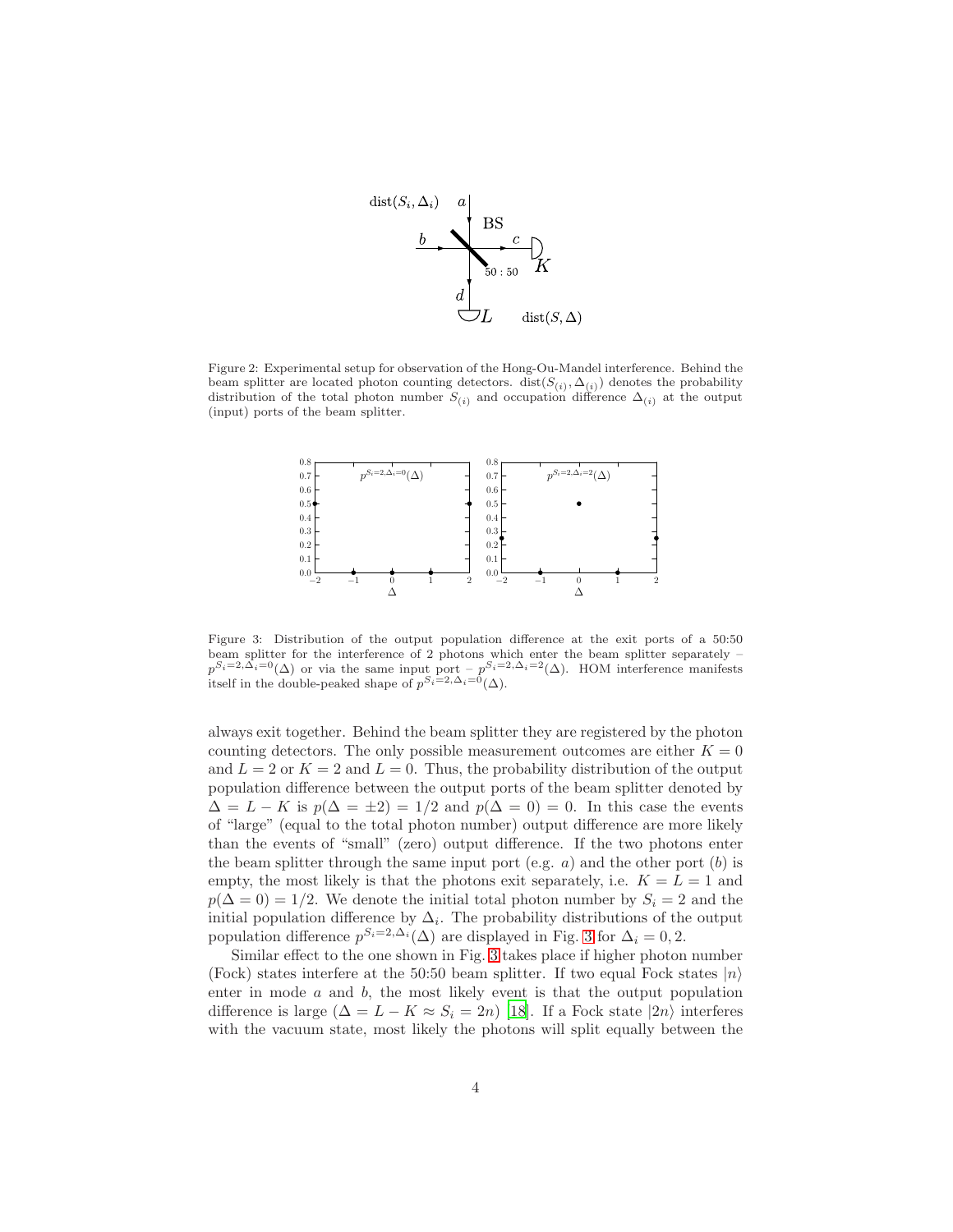output ports ( $\Delta \approx 0$ ). In order to examine this effect in detail, we explicitly derive the form of the output state after interference of two Fock states  $|n\rangle$  and  $|m\rangle$  on the beam splitter

<span id="page-4-0"></span>
$$
\mathcal{U}_{\text{BS}}|n,m\rangle_{a,b} = \frac{1}{\sqrt{n! \, m!}} \frac{1}{\sqrt{2^{n+m}}} \sum_{p=0}^{n} \sum_{q=0}^{m} {n \choose p} {m \choose q}
$$
\n
$$
(-1)^{v-p} \sqrt{(p+q)!(n+m-p-q)!}
$$
\n
$$
|p+q,v+w-p-q\rangle_{c,d}.
$$
\n(1)

The operator  $\mathcal{U}_{BS}$  describes the action of the 50:50 beam splitter on two input modes a and b  $(|n\rangle = \frac{a^{\dagger n}}{\sqrt{n!}}|0\rangle$ ,  $|m\rangle = \frac{b^{\dagger m}}{\sqrt{m!}}|0\rangle$ ). In the Heisenberg picture it transforms the creation operators in the following way  $\mathcal{U}_{\text{BS}}^{\dagger} a^{\dagger} \mathcal{U}_{\text{BS}} = (c^{\dagger} + d^{\dagger})/\sqrt{2}$ ,  $\mathcal{U}_{\text{BS}}^{\dagger}b^{\dagger}\mathcal{U}_{\text{BS}} = (c^{\dagger}-d^{\dagger})/\sqrt{2}$ , where c and d denote the modes exiting BS. Next, the output state [\(1\)](#page-4-0) is measured by the perfect photon counting detectors located behind the beam splitter. This corresponds to a projection of the state [\(1\)](#page-4-0) on some Fock states  $|K\rangle_c$ ,  $|L\rangle_d$ . The total photon number is conserved by the beam splitter and equals  $S_i = n+m = K+L = S$ . The probability distribution of the output population difference ∆ conditioned on the initial population difference  $\Delta_i = n - m$  and sum  $S_i$  reads

<span id="page-4-1"></span>
$$
p^{S_i, \Delta_i}(\Delta) = |\langle K, L | \mathcal{U}_{\text{BS}} | n, m \rangle|^2
$$
  
=  $|\langle \frac{S - \Delta}{2}, \frac{S + \Delta}{2} | \mathcal{U}_{\text{BS}} | \frac{S_i + \Delta_i}{2}, \frac{S_i - \Delta_i}{2} \rangle|^2$ , (2)

$$
p^{S_i, \Delta_i}(\Delta) = \frac{\left(\frac{S_i - \Delta}{2}\right)!(\frac{S_i + \Delta}{2})!}{2^{S_i}(\frac{S_i - \Delta_i}{2})!(\frac{S_i + \Delta_i}{2})!} \left(\sum_{p=0}^{\frac{S_i + \Delta_i}{2}} \frac{S_i - \Delta_i}{2}\right) \left(\frac{S_i + \Delta_i}{p}\right) \left(\frac{S_i - \Delta_i}{q}\right) (-1)^q\right)^2.
$$
\n
$$
(3)
$$

Fig. [4](#page-5-1) shows the probability distribution of the output population difference [\(3\)](#page-4-1) computed for  $S_i = 200$  and two extreme cases of  $\Delta_i = 0$  and  $\Delta_i = S_i = 200$ . These figures reveal the essence of the multiphoton HOM interference: for two equal Fock states interfering on a 50:50 beam splitter the most likely event is that all photons will exit together (the probability distribution  $p^{S_i,0}(\Delta)$  is double-peaked); for a nonzero Fock state interfering with the vacuum the most likely event is that the photons will split equally between the output ports (the probability  $p^{S_i, S_i}(\Delta)$  is given by the single-peaked binomial distribution). Please note, that for any  $S_i, \Delta_i$  the distribution  $p^{S_i,\Delta_i}(\Delta)$  is symmetric:  $p^{S_i,\Delta_i}(\Delta)$  =  $p^{S_i,\Delta_i}(-\Delta).$ 

Moreover, the probability distribution  $p^{S_i,\Delta_i}(\Delta)$  allows to determine the probability that the modulus of the output population difference is greater or smaller than a certain threshold. In Fig. [4](#page-5-1) we took the threshold  $\delta_{th} = 30$ . The probability that  $|\Delta| \geq 30$  equals 0.905 for  $\Delta_i = 0$  and 0.04 for  $\Delta_i = 200$ .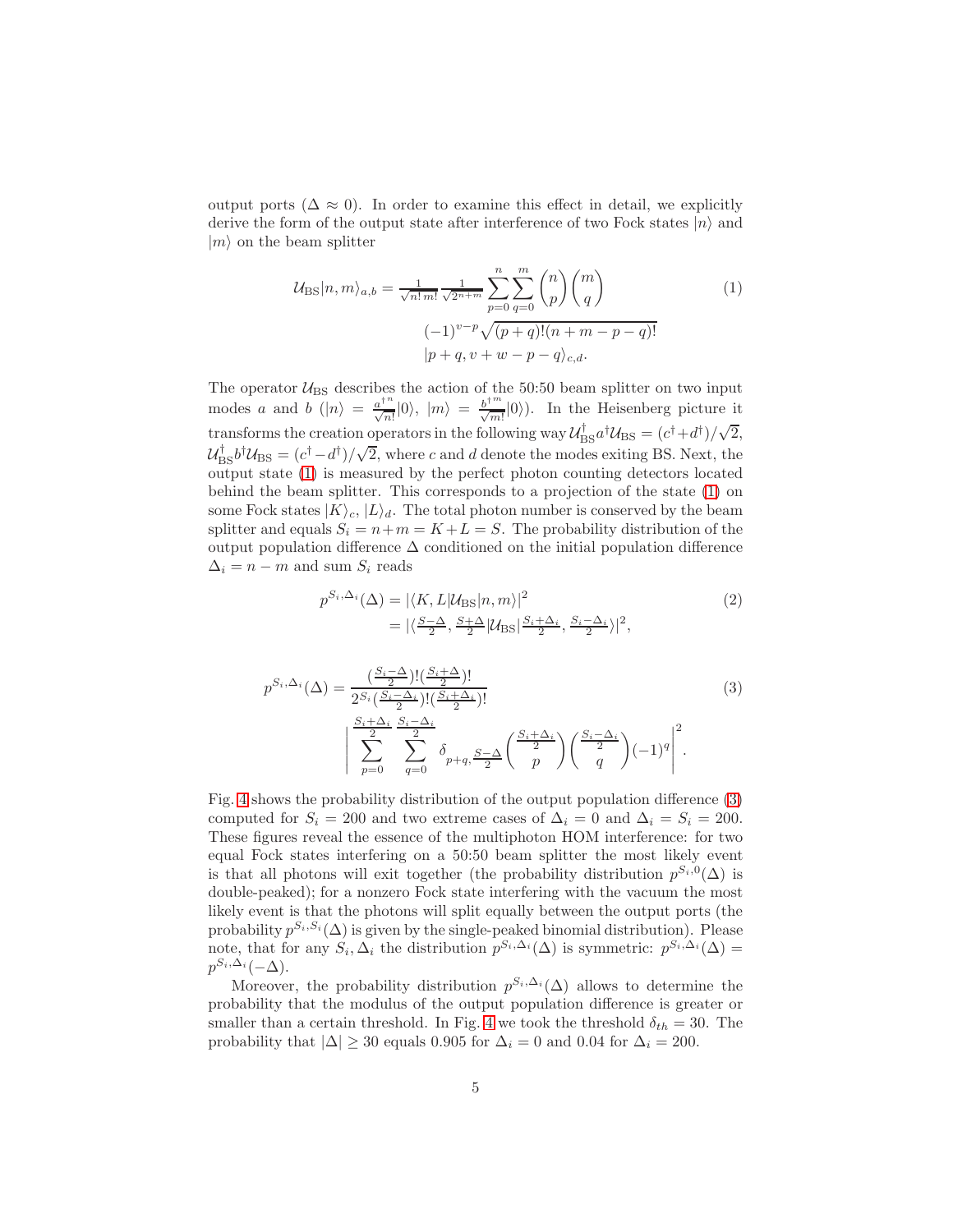

<span id="page-5-1"></span>Figure 4: Distributions of the population difference in the output ports of a 50:50 beam splitter  $p^{S_i,\Delta_i}(\Delta)$  after interference of a Fock state  $|n,m\rangle$ , with  $n+m=S_i=200$  and with the initial population difference  $n - m = \Delta_i = 0$  (a),  $\Delta_i = 200$  (b). The distributions are symmetric:  $p^{S_i, \Delta_i}(\Delta) = p^{S_i, \Delta_i}(-\Delta)$ . The vertical dashed lines show the threshold  $\delta_{th} = 30$ . The probability that  $|\Delta| \geq 30$  is given by  $p(|\Delta| \geq 30)$ .

Please note that  $p^{S,\Delta_i}(\Delta) = p^{S,\Delta}(\Delta_i)$  due to the bi-stochastic nature of these quantum probabilities [\[19\]](#page-23-3). This means that the analysis of the measurement outcomes of the detectors located behind the BS  $(S, \Delta)$  allows to forecast the distribution of the initial population difference  $(\Delta_i)$  in the input Fock states. Therefore, the plot of  $p^{S,\Delta}(\Delta_i)$  is identical to the plot of  $p^{S,\Delta_i}(\Delta)$  in Fig. [4.](#page-5-1) This is one of the two key effects exploited by the setup in Fig. [1](#page-2-2) implementing a family of non-Gaussian filters.

## <span id="page-5-0"></span>2.2. Principle of work of a quantum filter in Fig. [1b](#page-2-2)

Let us now describe the action of the setup in Fig. [1b](#page-2-2). We assume that the input state (either mixed  $\rho_i$  or pure  $|\psi_i\rangle$ ) is a two-mode quantum state. For concreteness, we assume the modes to be linear polarizations  $H$  – horizontal,  $V$  – vertical. The input state impinges on a biased beam splitter with small reflectivity (e.g. 10:90). The reflected beam  $r$  is sent to a polarizing beam splitter (PBS), oriented such that it selects the unbiased polarization modes  $(a_{d_+}, a_{d_-})$  with respect to the incoming linear polarizations  $(a_{r_H}, a_{r_V})$ . In this case, the action of the polarizing beam splitter  $U_{PBS}$  is the same as  $U_{BS}$  ( $a_{d_{+}} = (a_{r_V} + a_{r_H})/\sqrt{2}$ ,  $a_{d-} = (a_{rV} - a_{rH})/\sqrt{2}$ . Thus, the experimental situation in Fig. [1a](#page-2-2) is identical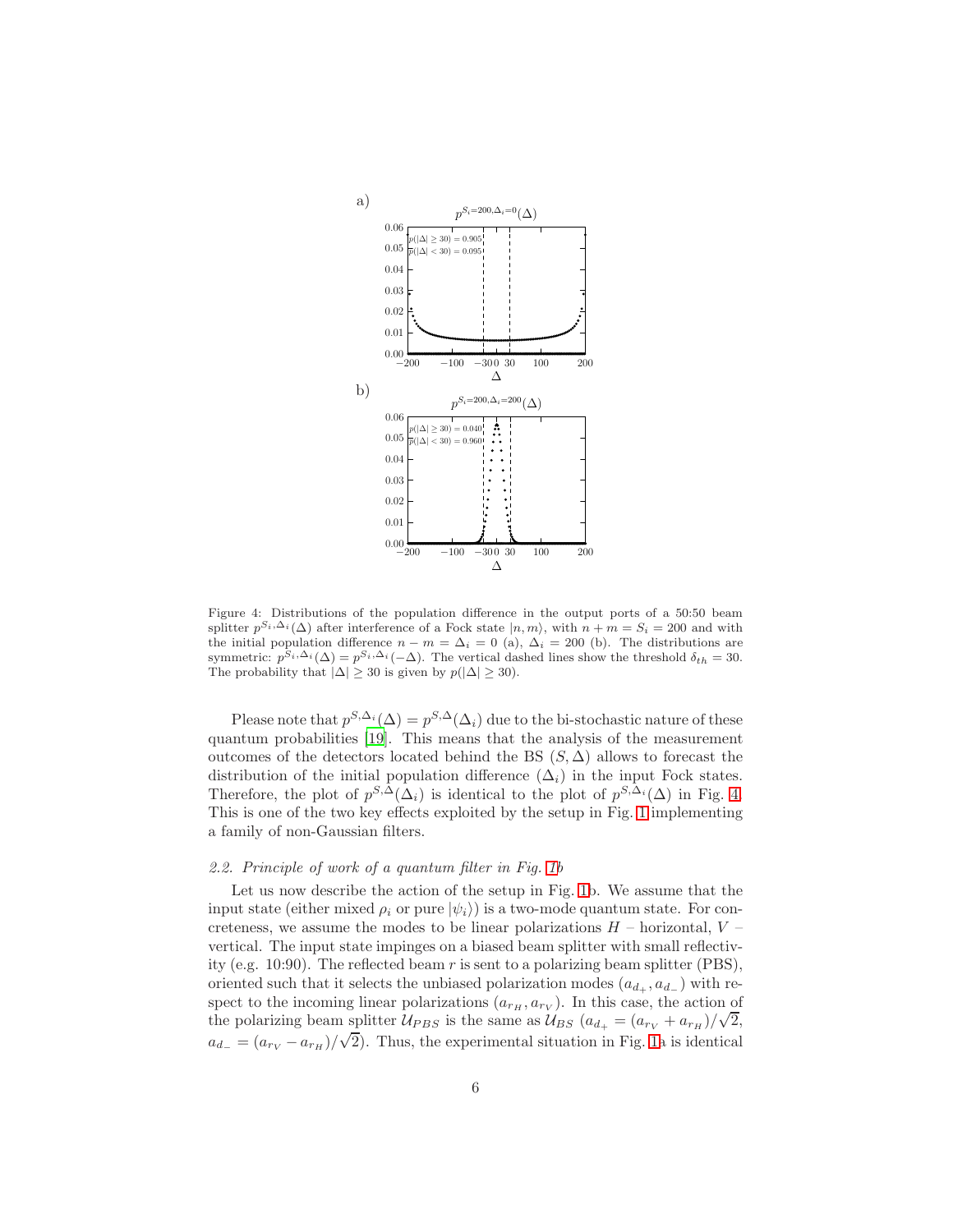to the one in Fig. [2.](#page-3-0) Now, the annihilation operators  $a_{r_H}$ ,  $a_{r_V}$ ,  $a_{d_+}$ ,  $a_{d_-}$  play the role of  $a, b, c, d$ , respectively. The measurement outcomes of the detectors located behind the PBS  $(S, \Delta)$  reveal the photon number reflected by the 10:90 beam splitter  $S_r = S$  and allow to forecast the population difference  $\Delta_r$  before PBS ( $S_r$  and  $\Delta_r$  play the role of  $S_i$  and  $\Delta_i$  in the discussion from Subsection [2.1\)](#page-2-1). The only difference is that now the incoming state impinging on the PBS is not a single Fock state but a superposition of those. We will show below that nevertheless the reasoning from Subsection [2.1](#page-2-1) still applies. The outcomes S and  $\Delta$  parametrize the family of non-Gaussian filters in Fig. [1b](#page-2-2) because they allow to choose the shape of the probability distribution of  $\Delta_r$ . Since the reflected r and transmitted t beams in the feed-forward loop are correlated,  $S$ and ∆ also allow to estimate the distributions for the total photon number and population difference between the polarization modes in the incoming  $(S_i, \Delta_i)$ and transmitted  $(S_t, \Delta_t)$  beams, which are symmetric like those in Fig. [4.](#page-5-1) This is the second important effect exploited by the filter. It is especially pronounced for larger photon numbers. For example, in case of the 10:90 beam splitter we most often obtain  $\Delta_r \approx 0.1\Delta_i$ ,  $\Delta_t \approx 0.9\Delta_i$ . Knowing the distributions of  $S_t$ and  $\Delta_t$ , the analysis box checks the probability that they fulfill certain desired condition  $C(S_t, |\Delta_t|)$  (e.g.  $|\Delta_t| > S_t/2$ ). If the probability is high enough, the box opens the shutter and passes the transmitted beam for further processing. If the probability is too small, the shutter remains closed and the transmitted beam is blocked.

For the completeness of our discussion, we will now show that the HOM interference effect displayed in Fig. [4](#page-5-1) is also observed for an input state being a superposition of Fock states. We summarize a detailed computation presented in Appendix B of [\[14\]](#page-22-12). Let us assume the input state entering setup in Fig. [1b](#page-2-2) to be  $|\psi_i\rangle = \sum_{n,m} \xi_{nm} |n,m\rangle$ . After passing the BS and PBS, the state equals

$$
|\psi_{dt}\rangle = \sum_{n,m} \xi_{nm} \sum_{v=0}^{n} \sum_{w=0}^{m} \frac{c_v^{(n)} c_w^{(m)}}{\sqrt{v! w!}} \frac{1}{\sqrt{2^{v+w}}}
$$
  

$$
\sum_{p=0}^{v} \sum_{q=0}^{w} {v \choose p} {w \choose q} (-1)^{v-p} \sqrt{(p+q)! (v+w-p-q)!}
$$
  

$$
|p+q, v+w-p-q \rangle_d |n-v, m-w \rangle_t,
$$
 (4)

where  $c_k^{(n)} = \sqrt{\binom{n}{k} r^k t^{n-k}}$ , r is the reflectivity of the tapping beam splitter and  $t = 1 - r$ . The perfect detectors behind the PBS detect two Fock states  $|K, L\rangle_d$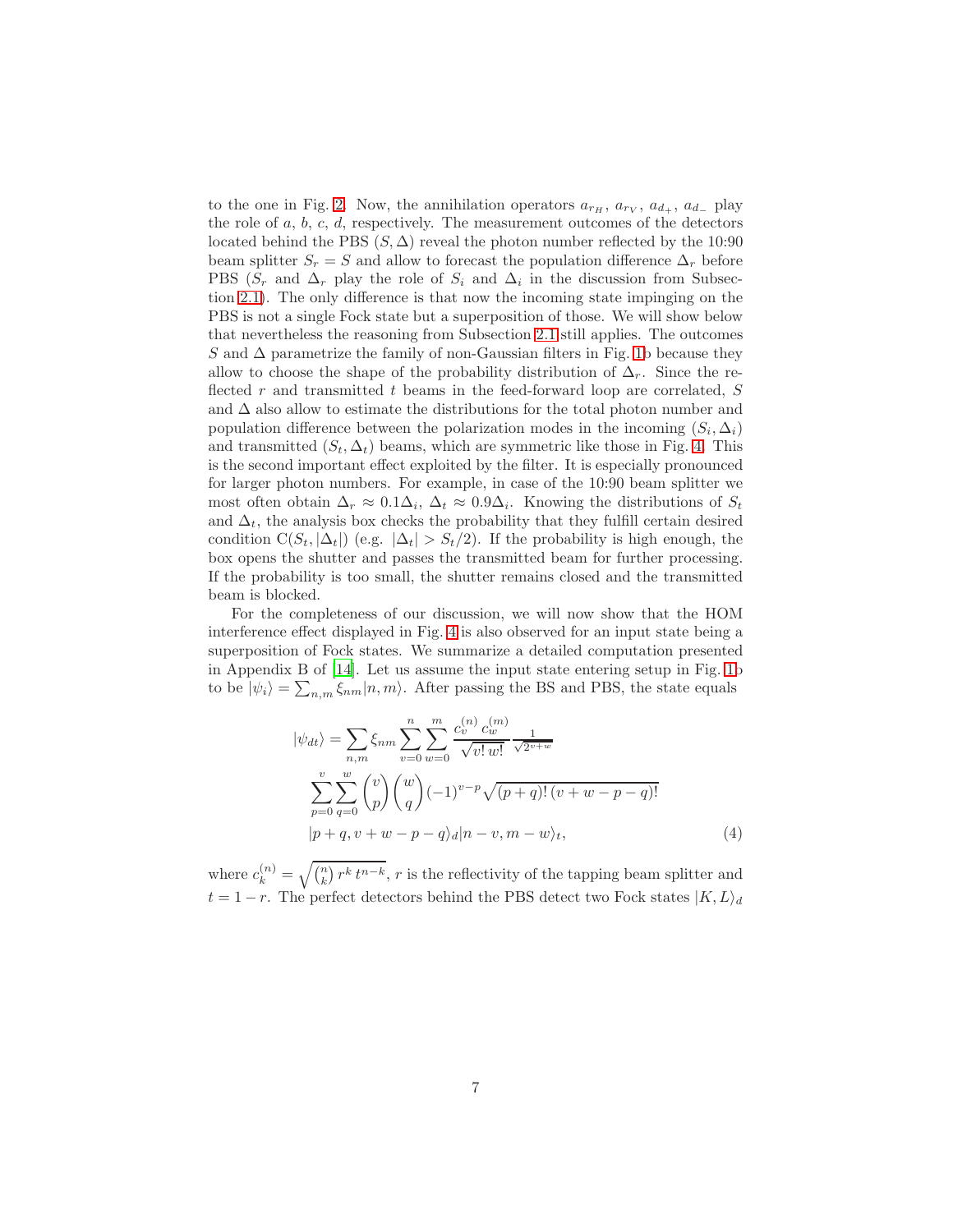and project the state  $|\psi_{dt}\rangle$  to

<span id="page-7-1"></span>
$$
|\psi_t\rangle = \frac{d}{K, L} |\psi_{dt}\rangle, \tag{5}
$$

$$
= \sqrt{\frac{K!L!}{2^{K+L}}} \sum_{n,m} \tilde{\xi}_{nm} \sum_{v=0}^{n} \sum_{w=0}^{m} \frac{c_v^{(n)} c_w^{(m)}}{\sqrt{v! w!}} \delta_{K+L, v+w}
$$

$$
\left[ \sum_{p=0}^{v} \sum_{q=0}^{w} \binom{v}{p} \binom{w}{q} (-1)^{v-p} \delta_{K, p+q} \right] |n-v, m-w\rangle_t.
$$

We note that  $v + w = S_r = S$  and  $v - w = \Delta_r$  whereas  $n - v + m - w = S_t$ and  $n - v - (m - w) = \Delta_t$ . The coefficients  $\tilde{\xi}_{nm}$  are renormalized to ensure normalization of  $|\psi_t\rangle$ . We compute the conditional photon number distribution for the transmitted beam  $p^{K,L}(k,l) = |\langle k, l | \psi_t \rangle|^2$ . Here, k denotes the photon number in polarization  $H$  and  $l$  in  $V$ . After changing the variables  $L$  and  $K$ so that they corresponded to the quantities useful for the filtering we obtain  $p^{S,\Delta}(S_t, \Delta_t)$  with  $S_t = k + l, \Delta_t = k - l$ 

<span id="page-7-2"></span>
$$
p^{S,\Delta}(S_t, \Delta_t) = \frac{1}{2^S} \left(\frac{S+\Delta}{2}\right)! \left(\frac{S-\Delta}{2}\right)! \n\left(\sum_{n,m} \tilde{\xi}_{nm} \sum_{v=0}^n \sum_{w=0}^m \frac{c_v^{(n)} c_w^{(m)}}{\sqrt{v! w!}}\right) \n\delta_{S,v+w} \delta_{\frac{S_t+\Delta_t}{2}, n-v} \delta_{\frac{S_t-\Delta_t}{2}, m-w} \n\sum_{p=0}^v \sum_{q=0}^w {v \choose p} {w \choose q} (-1)^{v-p} \delta_{\frac{S-\Delta}{2}, p+q} \right)^2.
$$
\n(6)

Plots of the above probability distribution computed for a superposition of Fock states and presented in Appendix B of [\[14\]](#page-22-12), are similar to the distributions in Fig. [4](#page-5-1) computed for a single Fock state.

#### <span id="page-7-0"></span>2.3. Examples of quantum non-Gaussian filters

The way the quantum filter in Fig. [1b](#page-2-2) alters the incoming two-mode quantum state depends on the information the incoming state carries about the distributions of the total photon number and of population difference between its polarization modes  $(\text{dist}(S_i, \Delta_i)).$ 

We will consider few generic examples illustrating action of the setup in Fig. [1b](#page-2-2). Our main tool will be the photon number distributions  $p^{S,\Delta}(k, l)$  depicted for the transmitted beam, before the shutter, conditioned on the measurement of S photons on the reflected beam and population difference  $\Delta$  on the detectors behind the polarizing beam splitter. We emphasis that these plots will only visualize qualitatively the action of the setup and will show the photon number distributions before the selection performed by the analysis box and the shutter according to a certain condition  $C(S_t, |\Delta_t|)$ .

We start with examples of states where the total photon number is known and well-defined. At first we assume the input state to be a Fock state

$$
|\psi_i\rangle = |S_i - N, N\rangle \tag{7}
$$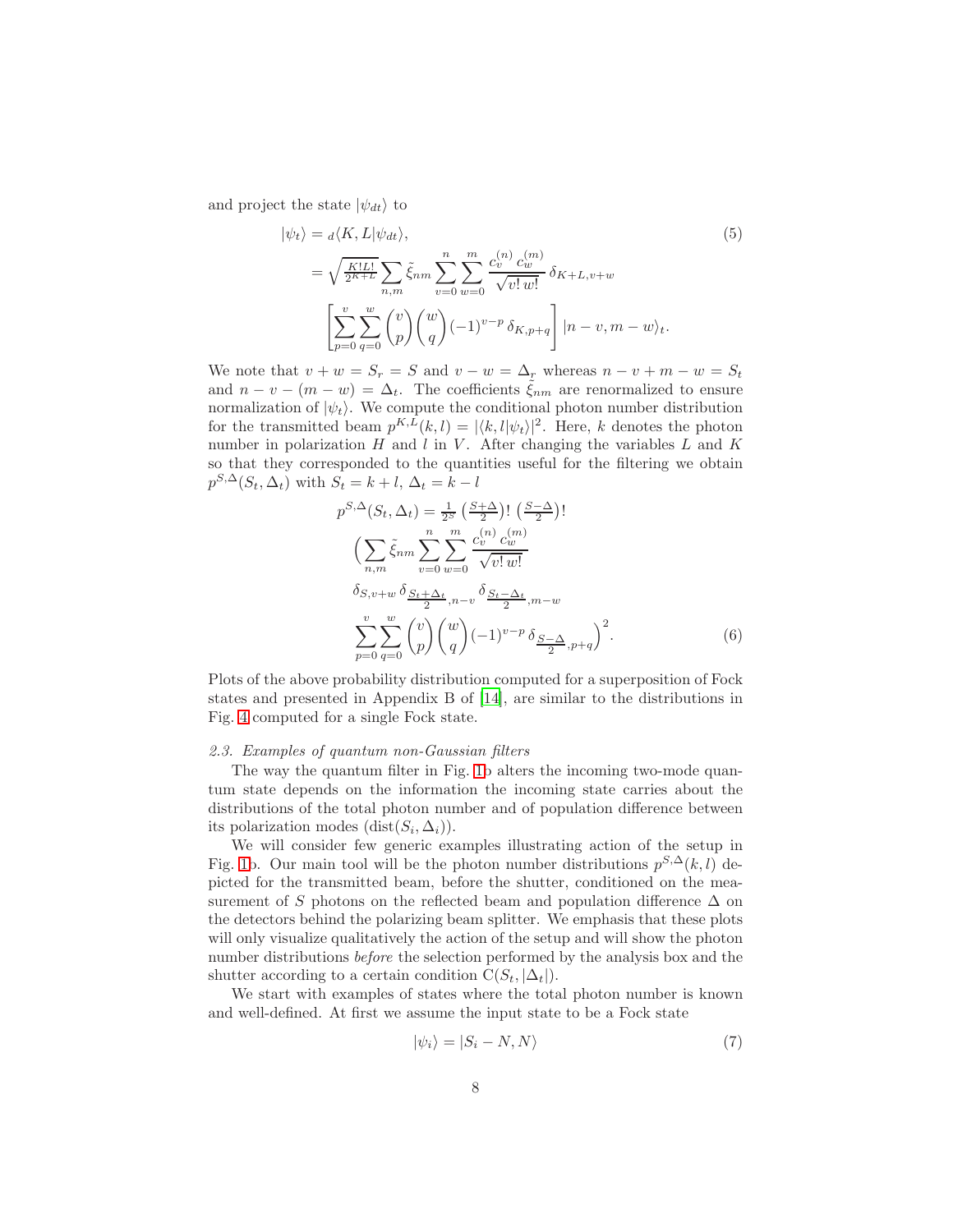with  $S_i - N \le N (\Delta_i \le 0)$ . The measured photon number in the reflected beam gives us precise information of the photon number in the transmitted beam  $S_t = S_i - S$ . Thus, the only points in the photon number space  $(k, l)$  of the transmitted beam, for which  $p^{S,\Delta}(k,l)$  may be nonzero are those on the line of constant photon number  $S_t = k+l$ , see Fig. [5a](#page-11-0). The distribution is unsymmetric with respect to the line  $\Delta_t = 0$  (see the blue curve), independently of the values of the measured S and  $\Delta$ . It indicates that most likely  $\Delta_t \leq 0$ , revealing the asymmetry in the photon number distribution of the input. From Eq. [\(5\)](#page-7-1) we notice that  $|\psi_t\rangle$   $(\tilde{\xi}_{nm} = \delta_{n,S_i-N} \delta_{m,N})$  is a superposition state of components  $|N - v, M - w\rangle$ . Each component has a fixed photon number  $S_t = S_i - S$  and population  $\Delta_t = \Delta_i - \Delta_r$  thus,  $S_t$  and  $\Delta_t$  characterize them completely. In this new notation, the state  $|\psi_t\rangle$  equals

$$
|\psi_t\rangle = |S_i - S\rangle \sum_{\Delta_r = \Delta_r^{min}}^{\Delta_r^{max}} f_{S_i, \Delta_i}^{S, \Delta}(\Delta_r) |\Delta_i - \Delta_r\rangle, \tag{8}
$$

$$
f_{S_i,\Delta_i}^{S,\Delta}(\Delta_r) = \sqrt{\frac{1}{2^S} \frac{\left(\frac{S+\Delta}{2}\right)! \left(\frac{S-\Delta}{2}\right)!}{\left(\frac{S+\Delta_r}{2}\right)! \left(\frac{S-\Delta_r}{2}\right)!}}
$$
(9)

<span id="page-8-1"></span><span id="page-8-0"></span>
$$
c \frac{\left(\frac{S_i + \Delta_i}{2}\right)}{\frac{S + \Delta_r}{2}} c \frac{\left(\frac{S_i + \Delta_i}{2}\right)}{\frac{S - \Delta_r}{2}} A \frac{S - \Delta_r}{2} (\Delta_r), \tag{10}
$$

where  $\Delta_r^{min} = \min\{-S, S - S_i + \Delta_i\}, \ \Delta_r^{max} = \max\{S, S_i - S + \Delta_i\}, \ A_{S-\Delta}^S(\Delta_r)$ 2 is given by the square brackets in Eq. [\(5\)](#page-7-1). The filter projects the Fock input state coherently on a line  $S_t = k + l$  with  $\Delta_t = k - l \in [\Delta_i - \Delta_r^{min}, \Delta_i - \Delta_r^{max}]$ . The analysis box and the shutter will further select some components from [\(8\)](#page-8-0) according to a condition  $C(S_t, |\Delta_t|)$ . We conclude that the quantum filter performs the following operation on the Fock input states  $\left|\frac{S_i+\Delta_i}{2},\frac{S_i-\Delta_i}{2}\right\rangle \equiv$  $|S_i,\Delta_i\rangle$ 

$$
\mathcal{P}_{\mathcal{C}}^{S,\Delta}[S_i, \Delta_i] = |S_i - S\rangle\langle S_i|
$$
\n
$$
\otimes \left(\sum_{\substack{\Delta_r^{\max} \\ \Delta_r = \Delta_r^{\min} \\ \mathcal{C}(|\Delta_r|)}}^{\Delta_r^{\max}} f_{S_i, \Delta_i}^{S, \Delta}(\Delta_r) |\Delta_i - \Delta_r\rangle\right) \langle \Delta_i|.
$$
\n(11)

If  $|\Delta_r^{min}| = |\Delta_r^{max}|$ , the function  $f_{S_i,\Delta_i}^{S,\Delta}(\Delta_r)$  is symmetric with respect to the line  $\Delta_t = \Delta_i$ . Note that  $f_{S_i, \Delta_i}^{S, \Delta}(\Delta_r) > 0$ ,  $\sum_{\Delta_r} f_{S_i, \Delta_i}^{S, \Delta}(\Delta_r) = 1$ . The plot of an exemplary  $f_{S_i,\Delta_i}^{S,\Delta}(\Delta_r = \Delta_i - \Delta_t)$  is depicted along the line in Figs. [5a](#page-11-0) – the blue curve.

As the next example we consider a mixture of two Fock states

$$
\rho_i = q |S_{i_1} - N, N\rangle \langle S_{i_1} - N, N| + (1 - q) |S_{i_2} - M, M\rangle \langle S_{i_2} - M, M|.
$$
\n(12)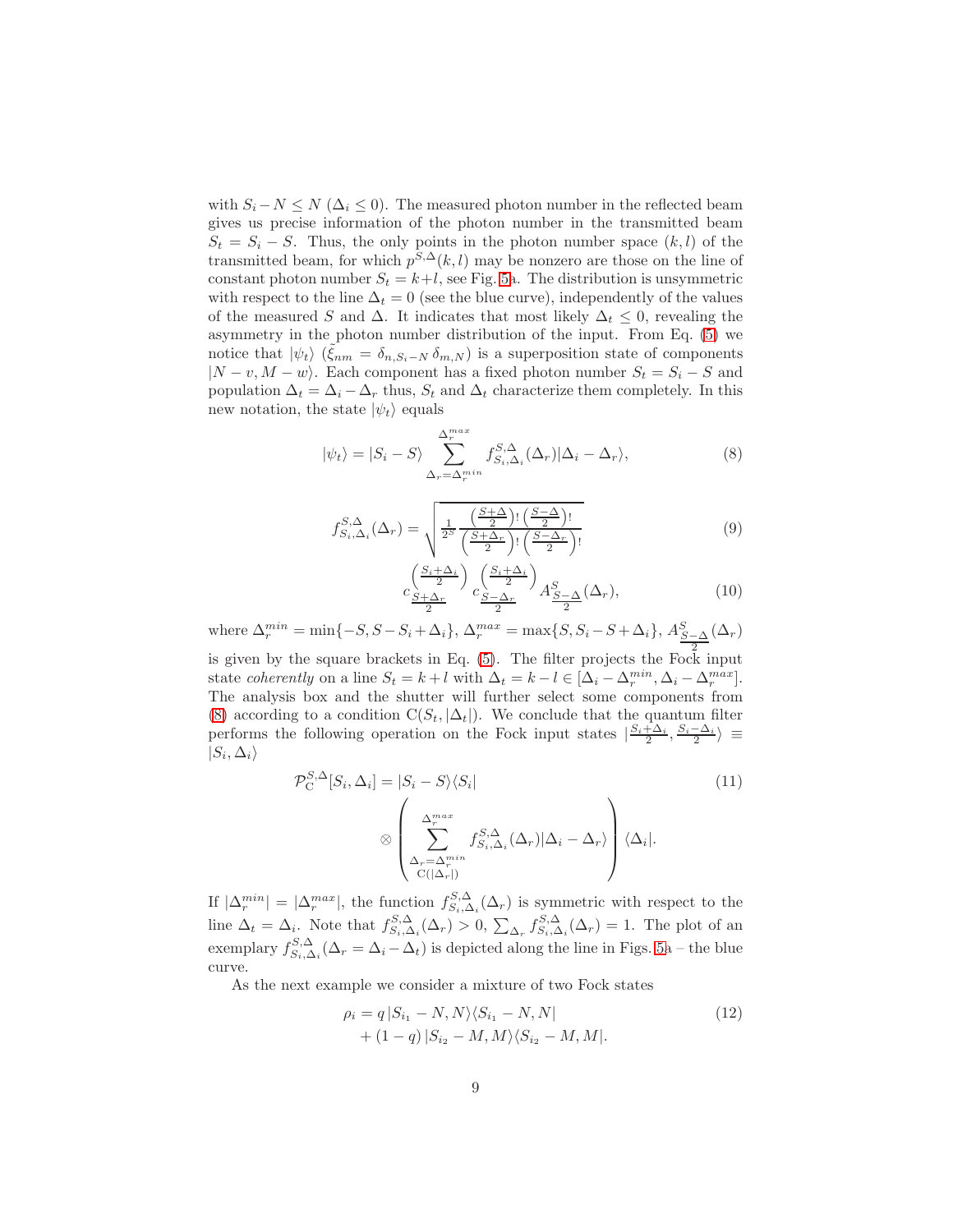The filter will act independently on each mixture term. Thus, the probability distribution  $p^{S,\Delta}(k,l)$  will be a sum of the distributions obtained for  $S_{i_1}$  and  $S_{i_2}$  separately, see Fig. [5b](#page-11-0). The filter projects each Fock state coherently on a line, but projections on two different lines are incoherent with respect to each other

$$
\mathcal{P}_{\mathcal{C}}^{\{S_j,\Delta_j\}_{j=1,2}}[\{S_{i_j},\Delta_{i_j}\}_{j=1,2}]
$$
\n
$$
= q \mathcal{P}_{\mathcal{C}}^{S_1,\Delta_1}[S_{i_1},\Delta_{i_1}] + (1-q) \mathcal{P}_{\mathcal{C}}^{S_2,\Delta_2}[S_{i_2},\Delta_{i_2}].
$$
\n(13)

Let us now consider a superposition state where each term has fixed photon number  $S_i$  and population difference is distributed uniformly

<span id="page-9-0"></span>
$$
|\psi_i\rangle = \frac{1}{\sqrt{S_i+1}} \sum_{N=0}^{S_i} |S_i - N, N\rangle.
$$
 (14)

Since the photon number  $S_i$  is known, in this case the nonzero elements of  $p^{S,\Delta}(k, l)$  must be located on a line as well. However, since the terms with negative and positive  $\Delta_i$  contribute to this state equally, the probability distribution is symmetric with respect to the line  $\Delta_t = 0$ . Two generic examples of such distributions are depicted in Fig. [5c](#page-11-0)  $\&$  d. The distribution shown in Fig. 5c is obtained if behind the PBS, the measured population difference roughly equals the sum of the reflected photons ( $|\Delta| \simeq 0$ ), whereas the distribution from Fig. [5d](#page-11-0) applies if  $|\Delta| \simeq S$ . Again, the projection of the initial superposition on the line  $l = S_t - k$ , where  $S_t = S_i - S$ , performed by the filter is coherent. The action of the setup in Fig. [1](#page-2-2) on a superposition with a fixed photon number and distribution of population difference is described by following sum of the operators [\(11\)](#page-8-1)

$$
\mathcal{P}_{\mathcal{C}}^{S,\Delta}[S_i] = \sum_{\Delta_i = -S_i}^{S_i} \mathcal{P}_{\mathcal{C}}^{S,\Delta}[S_i,\Delta_i].
$$
\n(15)

Another important example is a state with a uniform distribution of both, the initial population difference and the total photon number

<span id="page-9-1"></span>
$$
|\psi_i\rangle = \frac{1}{\sqrt{S_{i_2} - S_{i_1} + 1}} \sum_{S_i = S_{i_1}}^{S_{i_2}} \frac{1}{\sqrt{S_i + 1}} \sum_{N=0}^{S_i} |S_i - N, N\rangle.
$$
 (16)

The uniform distribution is the worst case scenario with respect to the amount of information it carries about the variable. Now from Eq. [\(6\)](#page-7-2) we see that  $|\psi_t\rangle$ is a superposition of the following terms  $|S_i - N - v, N - w\rangle$ , where  $S_t = S_i - S$ and  $\Delta_t = \Delta_i + w - v$ . We note that  $S_t \in [S_{i_1} - S, S_{i_2} - S]$  and  $\Delta_t \in [-S_t, S_t]$ . Thus, there is more than one  $S_i$  (and  $S_t$ ) which contributes to the same  $\Delta_t$ . While computing photon number distribution for  $|\psi_t\rangle$  we take projection on such terms simultaneously, i.e. we add their amplitudes of probability. Therefore, now the projections on different lines of photon number  $S_t$  are *coherent*: the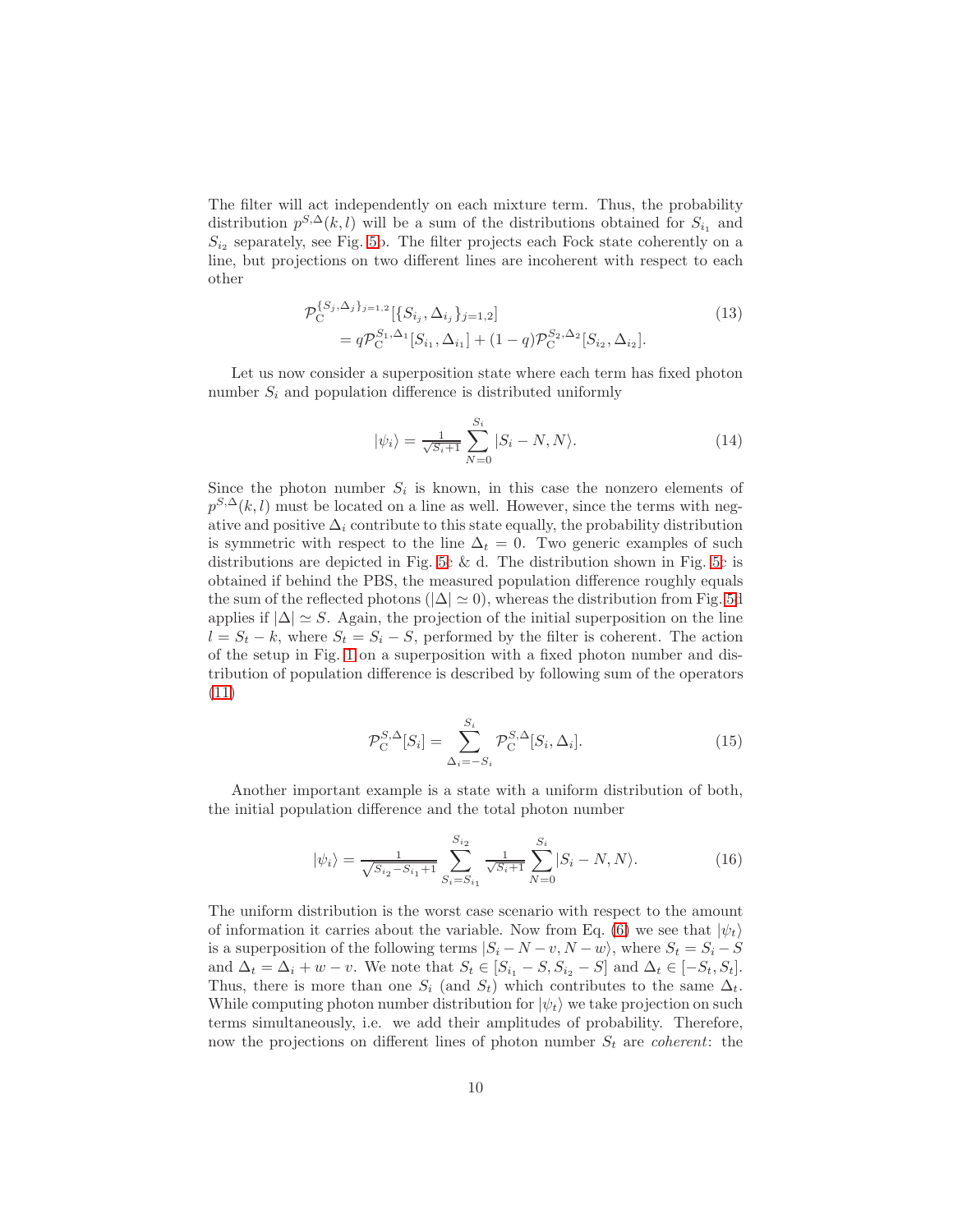filter projects onto a certain area in space  $(k, l)$  or  $(S_t, \Delta_t)$ , see Fig. [6.](#page-11-1) We conclude that the quantum filter performs the following operation on a general two-mode input states

$$
\mathcal{P}_{\mathcal{C}}^{S,\Delta} = \sum_{S_i=0}^{\infty} \sum_{\Delta_i=-S_i}^{S_i} \mathcal{P}_{\mathcal{C}}^{S,\Delta}[S_i,\Delta_i].
$$
\n(17)

This operator plays the role of the Kraus operator for the filter.

Please note that regardless the input state  $|\psi_i\rangle = \sum_{S_i, \Delta_i} \xi_{S_i, \Delta_i} |S_i, \Delta_i\rangle$ , the setup in Fig. [1](#page-2-2) preserves the symmetry of the initial state in the photon number space. This follows from the fact that the incoming, the reflected and the transmitted beams are correlated. The filter convolutes the initial photon number statistics with the beam splitter probability distribution which is symmetric with respect to the population difference  $\xi_{S_i,\Delta_i} \to \xi_{S_i,\Delta_i} \cdot f_{S_i,\Delta_i}^{S,\Delta} (\Delta_r = \Delta_i - \Delta_t)$ , (see Fig. [4\)](#page-5-1). This results in a "blurred" photon number statistics of the transmitted beam with respect to the initial one

<span id="page-10-1"></span>
$$
|\psi_t\rangle = \mathcal{P}_C^{S,\Delta} |\psi_i\rangle
$$
  
\n
$$
= \sum_{S_i, \Delta_i} \xi_{S_i, \Delta_i} |S_i - S\rangle
$$
  
\n
$$
\otimes \left( \sum_{\Delta_r = \Delta_r^{min}}^{\Delta_r^{max}} f_{S_i, \Delta_i}^{S,\Delta} (\Delta_r) |\Delta_i - \Delta_r\rangle \right).
$$
\n(18)

We would like to comment on the filtering condition  $C(|\Delta_r|)$  present in the operators in Eqs. [\(11\)](#page-8-1)- [\(18\)](#page-10-1). It directly results from the condition  $C(S_t, |\Delta_t|)$  $(\Delta_t = \Delta_i - \Delta_r)$ . So far, the influence of this condition was not discussed. It is an additional handle which allows to shape the areas and line of projection shown in Figs. [5-](#page-11-0)[6.](#page-11-1) The physical implementation of the filter in Fig. [1](#page-2-2) allows to impose an arbitrary filtering condition C, symmetric with respect to the line  $k = l$  $(\Delta_t = 0)$ , on the sum  $S_t = k+l$  and the modulus of the difference  $|\Delta_t| = |k-l|$ . The fact that C is symmetric results from the Hong-Ou-Mandel interference. Fig. [7](#page-12-0) depicts exemplary projection areas for various filtering conditions.

#### <span id="page-10-0"></span>3. Quantum filtering in presence of imperfect photodetection

The analysis of the operation performed by the family of non-Gaussian filters on the input quantum state presented in Section [2](#page-2-0) has not taken into account any imperfections in the measurement process. In Appendix D of [\[14](#page-22-12)] we considered a simple case of losses in the system, modeled with an additional beam splitter put before the shutter. However, that model still assumed the precise measurement of S and  $\Delta$  by the perfect photon counting detectors. These parameters, as shown above, are of a great importance in the process of finding an output photon number distribution of the transmitted beam  $p^{S,\Delta}(S_t, \Delta_t)$ . Therefore,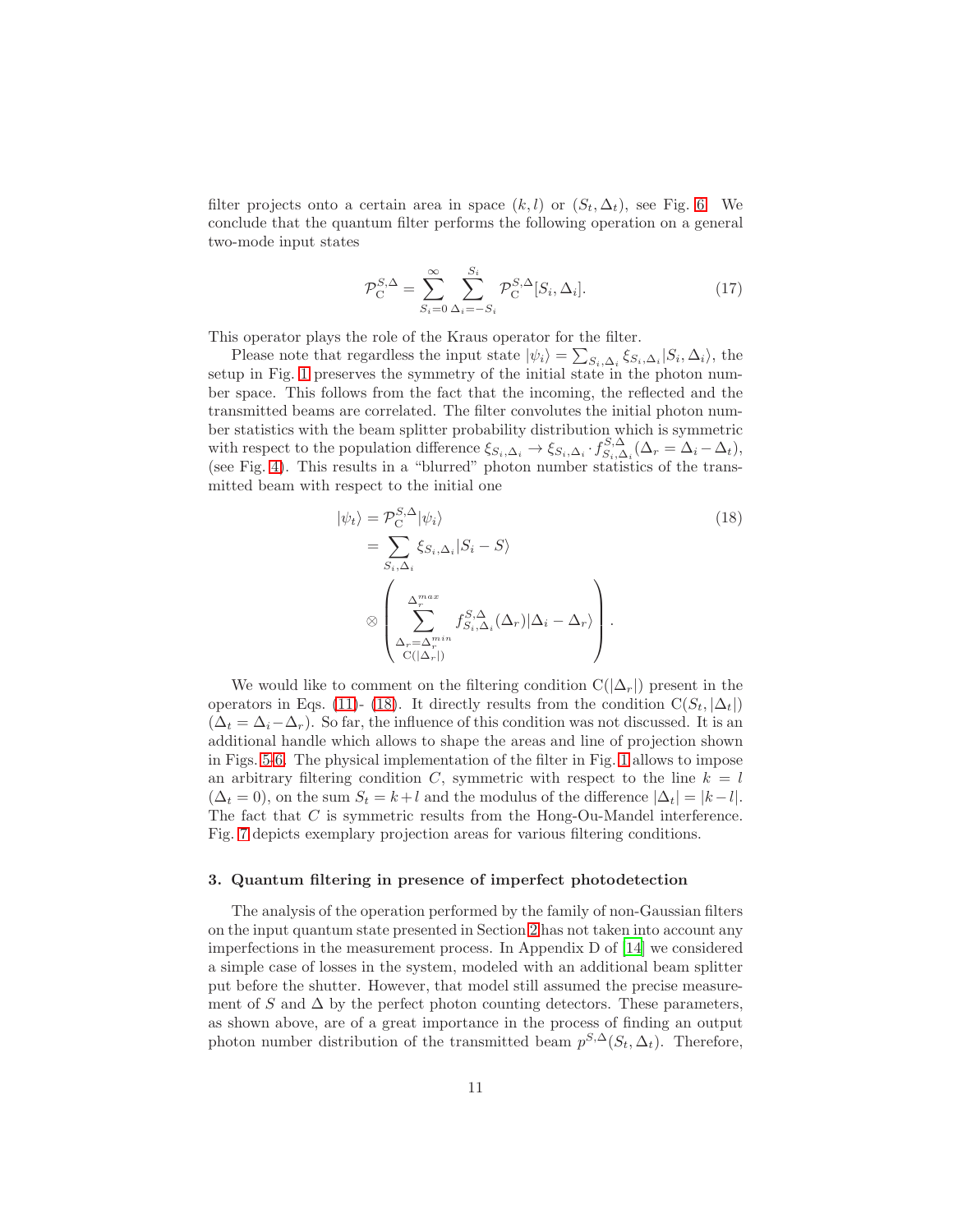

<span id="page-11-0"></span>Figure 5: Visualization of the photon number distribution for the transmitted beam *before* the shutter in Fig. [1b](#page-2-2) for different inputs. a) – a Fock state. In this case  $S_t = S_i - S$  is fixed, where  $S$  denotes the photon number registered by the detectors on the reflected beam. The filter projects the input state on the line coherently.  $b$ ) – a mixture of two Fock states with different photon numbers  $S_{i_1}$  and  $S_{i_2}$ . Here,  $S_{t_1(2)} = S_{i_1(2)} - S_{1(2)}$ . The projections on two distinct lines are incoherent with respect to each other. c) & d) – superposition of Fock states of equal total photon number and uniform distribution of initial population difference,  $S_t = S_i - S$ . The projection is also coherent.



<span id="page-11-1"></span>Figure 6: Visualization of the photon number distribution for the transmitted beam *before* the shutter in Fig. [1b](#page-2-2) for an input state with a uniform distribution of the initial population difference and the total photon number  $|\psi_i\rangle = \frac{1}{\sqrt{S_{i_2} - S_{i_1} + 1}} \sum_{i=1}^{S_{i_2}} S_{i} = S_{i_1} \frac{1}{\sqrt{S_{i+1}}} \sum_{i=1}^{S_i} S_i N, N$ ). After the projection the coherence is preserved within the colored areas.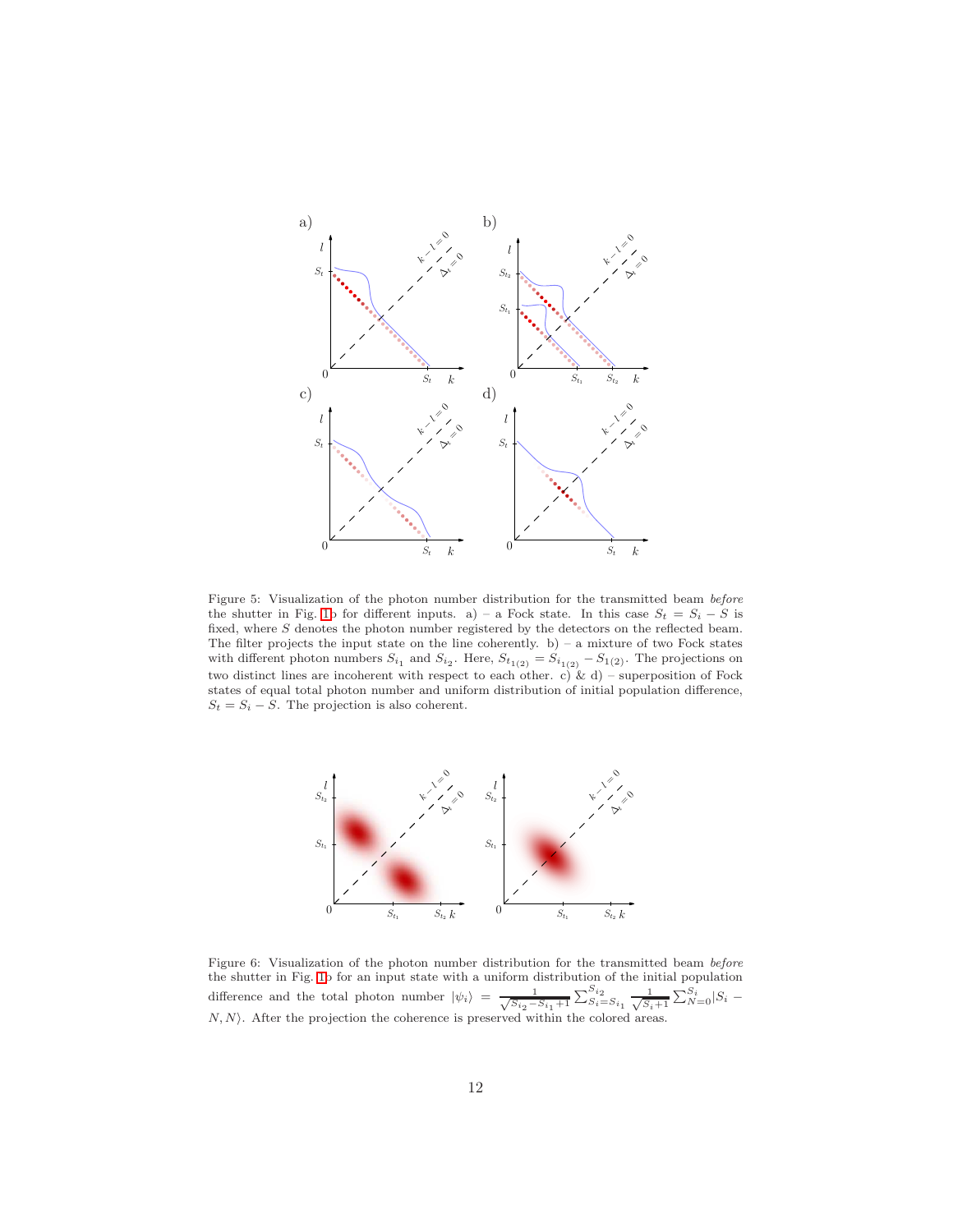

<span id="page-12-0"></span>Figure 7: Exemplary projection areas selected with the quantum filter presented on Fig. [1](#page-2-2) using filtering condition  $C(S_t, |\Delta_t|)$  applied by the analysis box and the shutter: a)  $|\Delta_t|$  >  $(aS_t)^2$ , b)  $|\Delta_t| > aS_t(1 + b\sin(cS_t)), c)$   $|\Delta_t| > aS_t/|a, d|$   $|\Delta_t| > S_t + \sqrt{b^2 - S_t^2} - b$ . Here,  $0 < a < 1$  and  $b > 0$  are real parameters.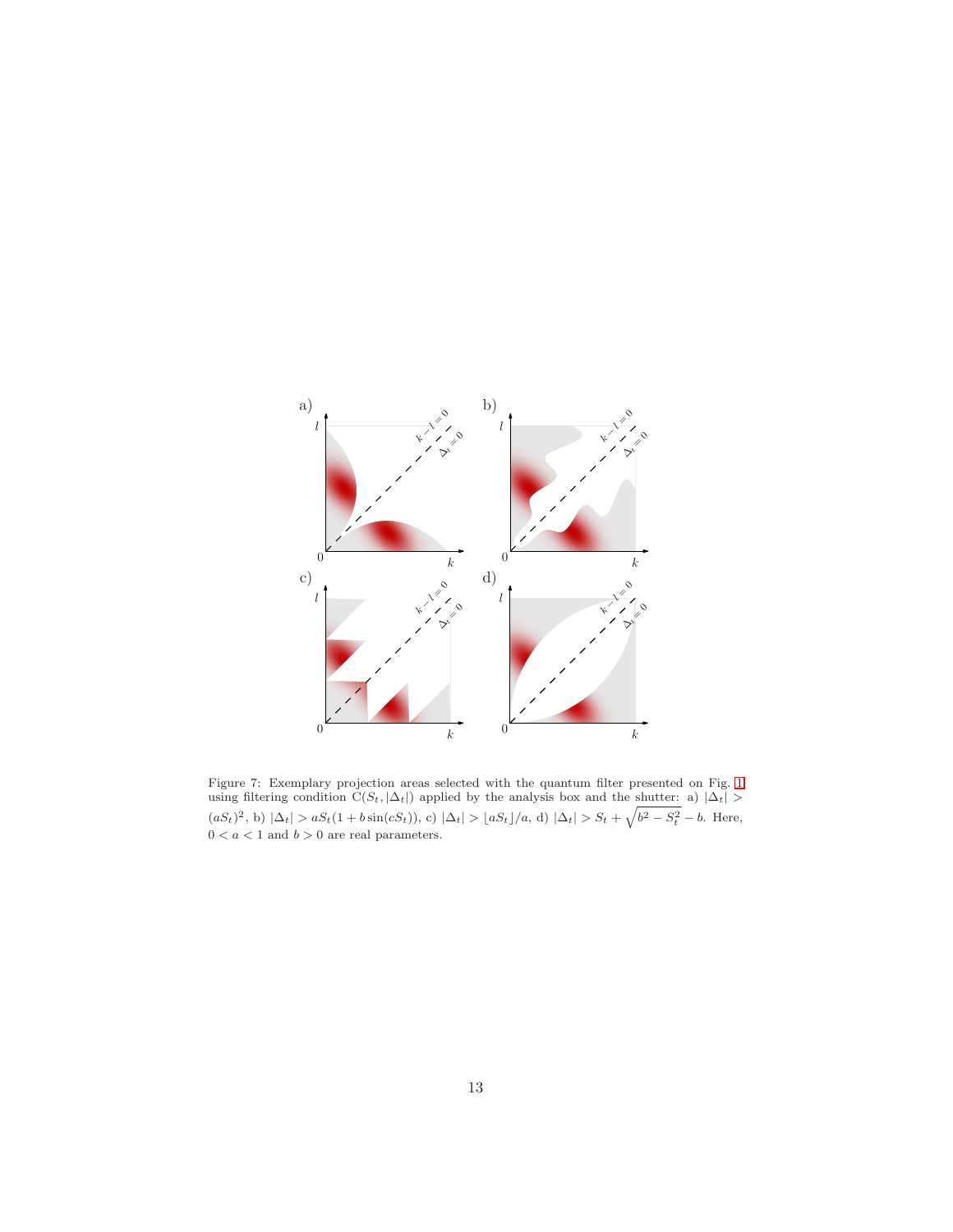in this section we will discuss the influence of the imperfect photodetection on the filter output.

Detection imperfections in the setup presented in Fig. [1b](#page-2-2) could be caused for example by the errors in the photon counting process (e.g. arising in the detector electronics). They result in lower (e.g. losses) or greater (e.g. dark counts) number of registered photons than expected. This process is independent for both detectors placed at the outputs of the polarizing beam splitter (Fig. [1a](#page-2-2)). As a result, a detector could register a different Fock state  $|K'\rangle$ than  $|K\rangle$  which really leaved the PBS. This is represented by some distribution  $d_K(K')$  giving the probability of registering the state  $|K'\rangle$  instead of state  $|K\rangle$ . Here,  $\sum_{K'} d_K(K') = 1$ . The distribution  $d_K(K')$  represents a detector characteristics. It transforms the quantum state before the shutter  $|\psi_t\rangle$  (Eq. [\(5\)](#page-7-1)) to a mixed state  $\rho'_t$ 

$$
\rho'_{t} = \sum_{K',L'} d_{K}(K') d_{L}(L') |d_{K',L'}|\psi_{dt}\rangle|^{2}.
$$
\n(19)

The imperfect detectors, which turn the pure output quantum state into a mixed one, may significantly affect the coherent action of the filter. According to the formula [\(19\)](#page-13-0), the filter will now perform the following operation

<span id="page-13-0"></span>
$$
\mathcal{P}_{\mathcal{C}} = \sum_{S',\Delta'} d_{S,\Delta}(S',\Delta') \mathcal{P}_{\mathcal{C}}^{S',\Delta'},\tag{20}
$$

with  $d_{S,\Delta}(S',\Delta') = d_{\frac{S-\Delta}{2}}$  $\left(\frac{S'-\Delta'}{2}\right)d_{\frac{S+\Delta}{2}}$  $\left(\frac{S'+\Delta'}{2}\right)$ . In order to examine its influence on the output state, it is necessary to compute the purity of  $\rho'_t$ :  $\gamma =$  $\text{Tr}\{(\rho_t')^2\}.$ 

In our first model, the detector non-unit efficiency  $\eta < 1$  is simulated with an additional beam splitter put in front of each ideal photon counting detector. The transmitivity of these beam splitters is equal to  $\eta$ . The detector, instead of projecting the incoming beam on the Fock state  $|K\rangle_d$ , projects on a mixture of Fock states

$$
|K\rangle\langle K| \to \text{Tr}_{loss} \{ \mathcal{U}_{BS} | K, 0 \rangle \}
$$
\n
$$
= \sum_{x=0}^{K} {K \choose x} (1-\eta)^x \eta^{K-x} |K-x\rangle\langle K-x|,
$$
\n(21)

with the binomial distribution

<span id="page-13-1"></span>
$$
d_K(K') = {K \choose K'} (1 - \eta)^{K - K'} \eta^{K'}.
$$
 (22)

In the limit of  $\eta \to 1$ ,  $d_K(K') \to \delta_{K,K'}$  – the Kronecker delta, which gives the result for perfect detectors. Similar results are obtained for detector measuring  $|L\rangle_d$ . Please note that this photodetection model assumes that K (L) is the maximal possible measurement result. The most probable result is  $\eta \cdot K$ . Therefore, this model includes only losses in the photodetector.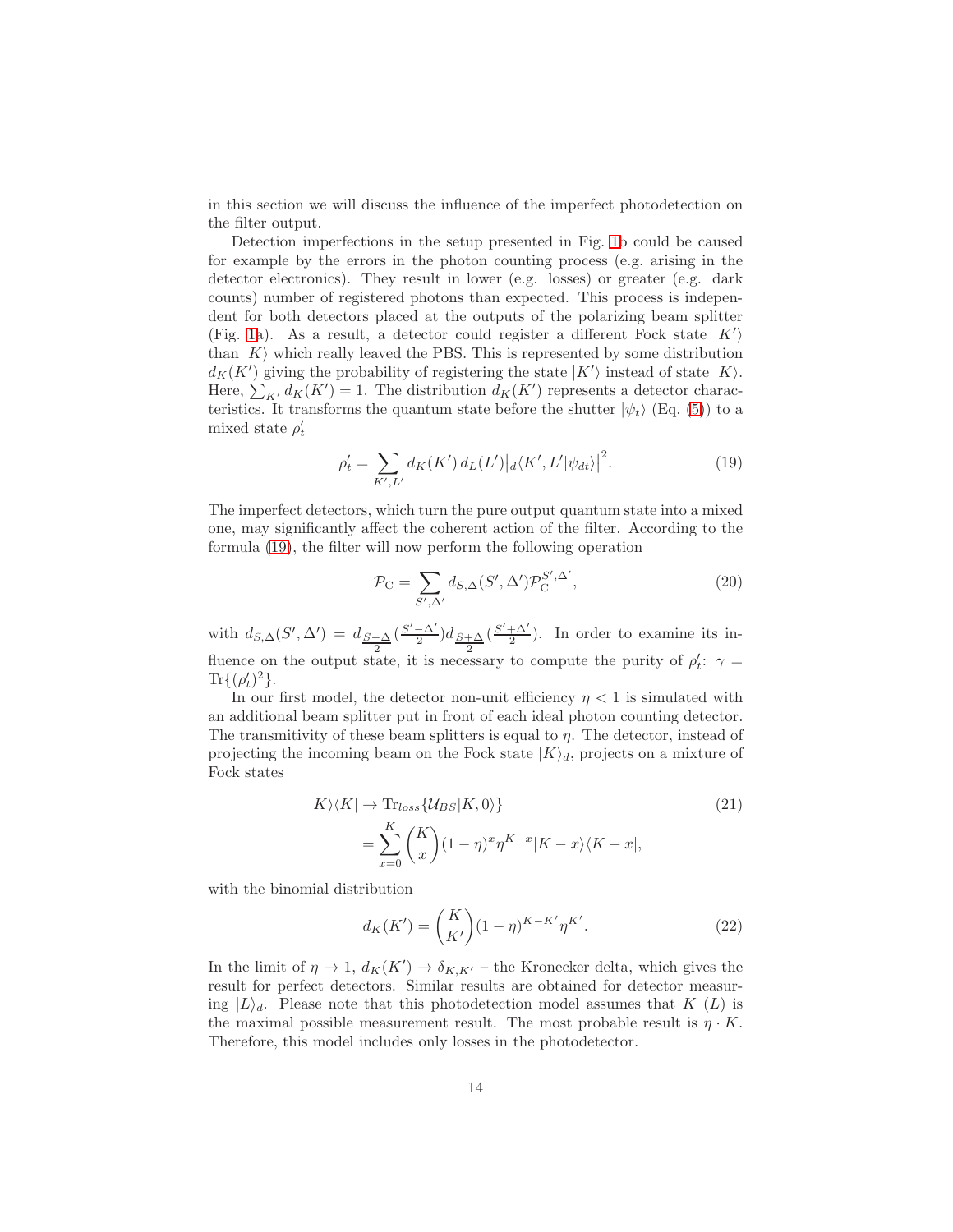The second model of the imperfect detector is described by a Gaussian distribution of a given standard deviation  $\sigma$ . This corresponds to the Weierstrass transform (known as the Gaussian blur) applied to the photon number distribution measured by the ideal detectors

<span id="page-14-1"></span>
$$
d_K(K') = \frac{1}{\sqrt{2\pi\sigma^2}} e^{\frac{-(K-K')^2}{2\sigma^2}}.
$$
\n(23)

In the limit of  $\sigma \to 0$ ,  $d_K(K') \to \delta(K - K')$  – the Dirac delta, which corresponds to the perfect detection. This model assumes that the most probably event is the detection of the actual photon number  $K$ . However, it takes into account that the detector, with equal probabilities, can measure higher and lower photon numbers. The detection of higher photon number  $K' > K$  may happen due to dark counts or cross-talks in the separate channels of photodetectors.

#### <span id="page-14-0"></span>4. Numerical results

In order to illustrate the action of the family of non-Gaussian quantum filters, we performed numerical computations for two input quantum states. Below, we will present the photon number distributions for the output states *before* the shutter, which result from two important examples of quantum input states discussed in Section III. The first state is a uniform superposition of Fock states of a constant photon number  $S_i$ , given by Eq. [\(14\)](#page-9-0). The second analyzed state is a uniform superposition of states [\(14\)](#page-9-0) with the photon number between  $S_{i_1}$ and  $S_{i_2}$ , given by Eq. [\(16\)](#page-9-1).

Fig. [8](#page-16-0) depicts the plots of probability distributions  $p^{S,\Delta}(\Delta_t)$  computed for the input state [\(14\)](#page-9-0) before the shutter, with a constant total number of  $S_i = 200$ photons, reflectivity of a tapping beam splitter  $10\%$  and  $S = 20$  photons registered at the detectors. Left column (plots a), c) and e)) contains the distributions obtained for  $\Delta = 0$ , whereas right column (plots b), d) and f)) –  $\Delta = S = 20$ . Plots a) & b) show the distributions in case of the ideal detectors; plots c) & d) – lossy detectors with efficiency  $\eta = 95\%$  (red) and  $\eta = 80\%$ (black); plots e) & f) – imprecise detectors with the Gaussian distribution of the standard deviation  $3\sigma = 5$  (red) and  $3\sigma = 20$  (black).

The probability distributions computed for the above cases allow to predict the probability of meeting a given condition  $C(S_t, |\Delta_t|)$ . This condition can by arbitrary and chosen in order to optimize performance of a certain quantum task. For example, let us assume that in some quantum application we need a quantum state with difference of population between the modes larger than 120 photons, i.e.  $C(S_t, |\Delta_t|) \equiv {|\Delta_t| \ge 120}$ . States filtered according to a condition that the population difference between its two modes is greater than some threshold value are realization of superpositions of the N00N and NmmN states, which find applications in quantum metrology for enhanced optical phase estimation [\[20](#page-23-4)]. If we know that the source produces a superposition of uniformly distributed Fock states (Eq. [\(14\)](#page-9-0)) of total number of  $S_i = 200$  photons, the measurement result of S and  $\Delta$  gives us the information of the probability of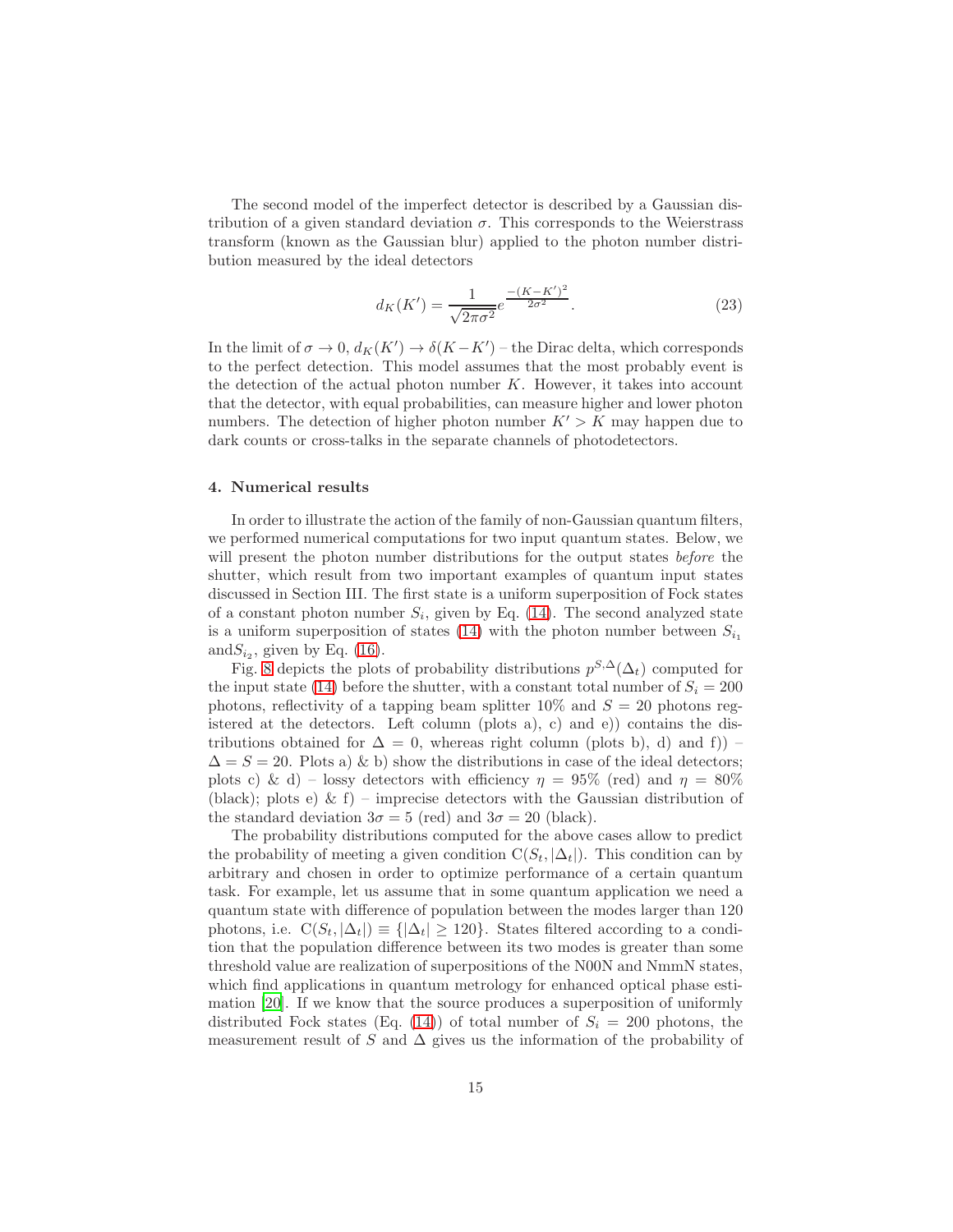fulfilling  $C(S_t, |\Delta_t|)$ . Here, if detectors were perfect, measurement of  $S = 20$ ,  $\Delta = 0$  would give us a certainty that the condition is met (Fig. [8a](#page-16-0)), whereas  $\Delta = 20$  would inform that is not fulfilled with the probability of 0.982 (Fig. [8b](#page-16-0)). Therefore, when  $\Delta = 0$  the box should open the shutter and close it when  $\Delta = 20$ . Similar analysis would be performed for all possible values of S and  $\Delta$ .

However, imperfections in the detectors influence the results. In case of detector efficiency  $\eta$  modeled by the binomial distribution given by Eq. [\(22\)](#page-13-1), the probability of  $|\Delta_t| \geq 120$  conditioned on  $\Delta = 0$  lowers to 0.999 for  $\eta = 5\%$ and 0.962 for  $\eta = 20\%$  (Fig. [8c](#page-16-0)). In the same time the probability of not fulfilling  $C(S_t, |\Delta_t|)$  when  $\Delta = 20$  raises to 0.988 for  $\eta = 5\%$  and even 0.998 for  $\eta = 20\%$ (Fig. [8d](#page-16-0)). Similar results are obtained in case of the imperfections modeled with the Gaussian distribution (Eq. [\(23\)](#page-14-1)), but here  $p(|\Delta_t| \geq 120) = 0.994$  for  $\Delta = 0$ ,  $3\sigma = 5$  and 0.962 for  $3\sigma = 20$  (Fig. [8e](#page-16-0)). Finally, Fig. [8f](#page-16-0) says that observing  $\Delta = 20$  gives us probability 0.995 that  $|\Delta_t|$  for  $3\sigma = 5$  and 1 for  $3\sigma = 20$ .

Fig. [9](#page-17-0) depicts the same collection of probability distributions  $p^{S,\Delta}(\Delta_t)$  of the state [\(14\)](#page-9-0) before the shutter, but computed for a small photon number  $S_i = 6$ . Reflectivity of a tapping beam splitter remainded 10% and we assumed  $S = 2$ photons registered at the detectors. Left column (plots a), c) and e)) contains the distributions obtained for  $\Delta = 0$ , whereas right column (plots b), d) and f))  $-\Delta = S = 2$ . Plots a) & b) show the distributions in case of ideal detectors; plots c) & d) – lossy detectors with efficiency  $\eta = 95\%$  (red) and  $\eta = 80\%$ (black); plots e)  $\&$  f) – imprecise detectors with the Gaussian distribution of the standard deviation  $3\sigma = 0.15$  (red) and  $3\sigma = 0.6$  (black). Here we computed the probabilities of events that  $|\Delta_t|$  exceeds or is below threshold equal to 4.

Figs. [10](#page-18-0) and [11](#page-19-0) show similar computations performed for input state [\(16\)](#page-9-1) and two ranges of total photon numbers  $S_i$ :  $S_i \in [80, 120]$  and  $S_i \in [4, 10]$ , respectively. In the first range we assumed  $S = 10$  photons registered by the detectors and  $\Delta \in \{0, 10\}$ . In the second range, total of  $S = 2$  photons is detected and the difference between the readouts of the detectors is  $\Delta \in \{0, 2\}.$ Plots of the projection areas a)  $\&$  b) represent the case of ideal photon counting detectors, plots c) & d) – lossy detectors with efficiency  $\eta = 80\%$ ; plots e) & f) – imprecise detectors with the Gaussian distribution of the standard deviation  $3\sigma = 10$  (for  $S = 10$ ) and  $3\sigma = 0.6$  (for  $S = 2$ ).

Finally, Figs. [12](#page-20-0)[-13](#page-20-1) depict the purity computed for the states [\(14\)](#page-9-0)-[\(16\)](#page-9-1), respectively, and two models of imperfect detection. The results are presented for two cases, in which imperfect detectors are modeled by binomial (black curves) and Gaussian (red curves) distribution. Solid black line represents detector efficiency  $95\%$ , dashed –  $90\%$  and dot-dashed –  $80\%$ . Similarly, red solid line depicts the purity for standard deviation  $3\sigma = 5$ , dashed  $-3\sigma = 10$  and dotdashed  $-3\sigma = 20$ . For certain values of the parameters (very likely), the purity reaches 80%.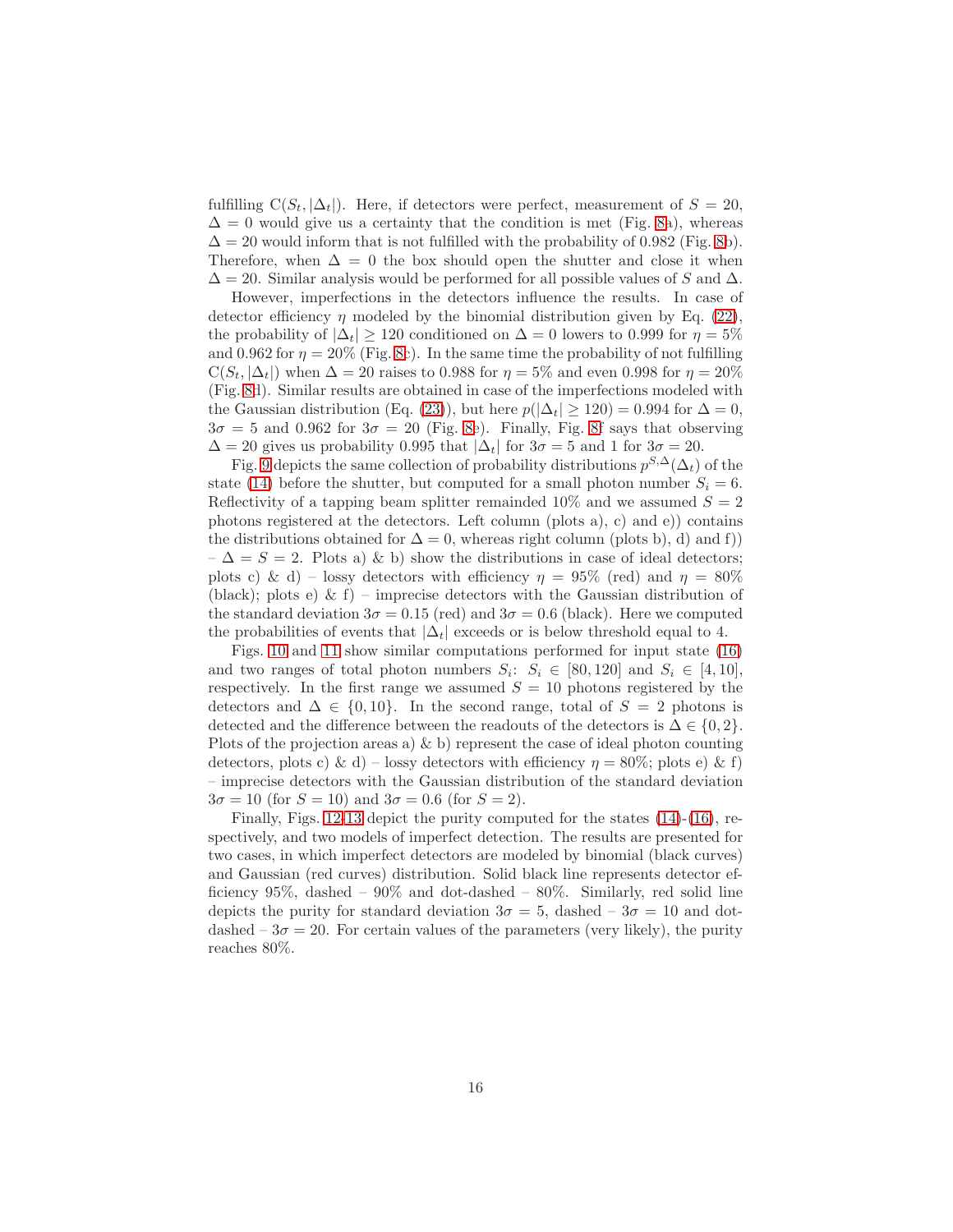

<span id="page-16-0"></span>Figure 8: The plots of probability distributions  $p^{S,\Delta}(\Delta_t)$  numerically computed for the input state [\(14\)](#page-9-0) before the shutter, with a constant total number of  $S_i = 200, r = 10\%, S =$ 20,  $\Delta = 0$  (left column) and  $\Delta = 20$  (right column). The results were obtained for both perfect (a & b) and imperfect photodetection, with binomial (c & d) and Gaussian (e & f) distribution  $d_K(K')$   $(d_L(L'))$ , representing the detector characteristics. Black and red curves were obtained for different values of parameters  $\eta$  and  $\sigma$ . Detailed description is presented in the main text.

The numerical results presented in this Section have shown that the quantum filter executed by the schema in Fig. [1b](#page-2-2) may be implemented in realistic experimental conditions. It is shown explicitly that the setup preserves its coherent action on an input state even in presence of inefficient photodetection: the photon number distribution of the output state is not distorted and the purity of output state is quite high. Although the results were computed for a specific example of the filtering condition,  $C(S_t, |\Delta_t|) \equiv \{|\Delta_t| \geq \text{threshold}\},\$ above conclusions apply to all possible filtering conditions.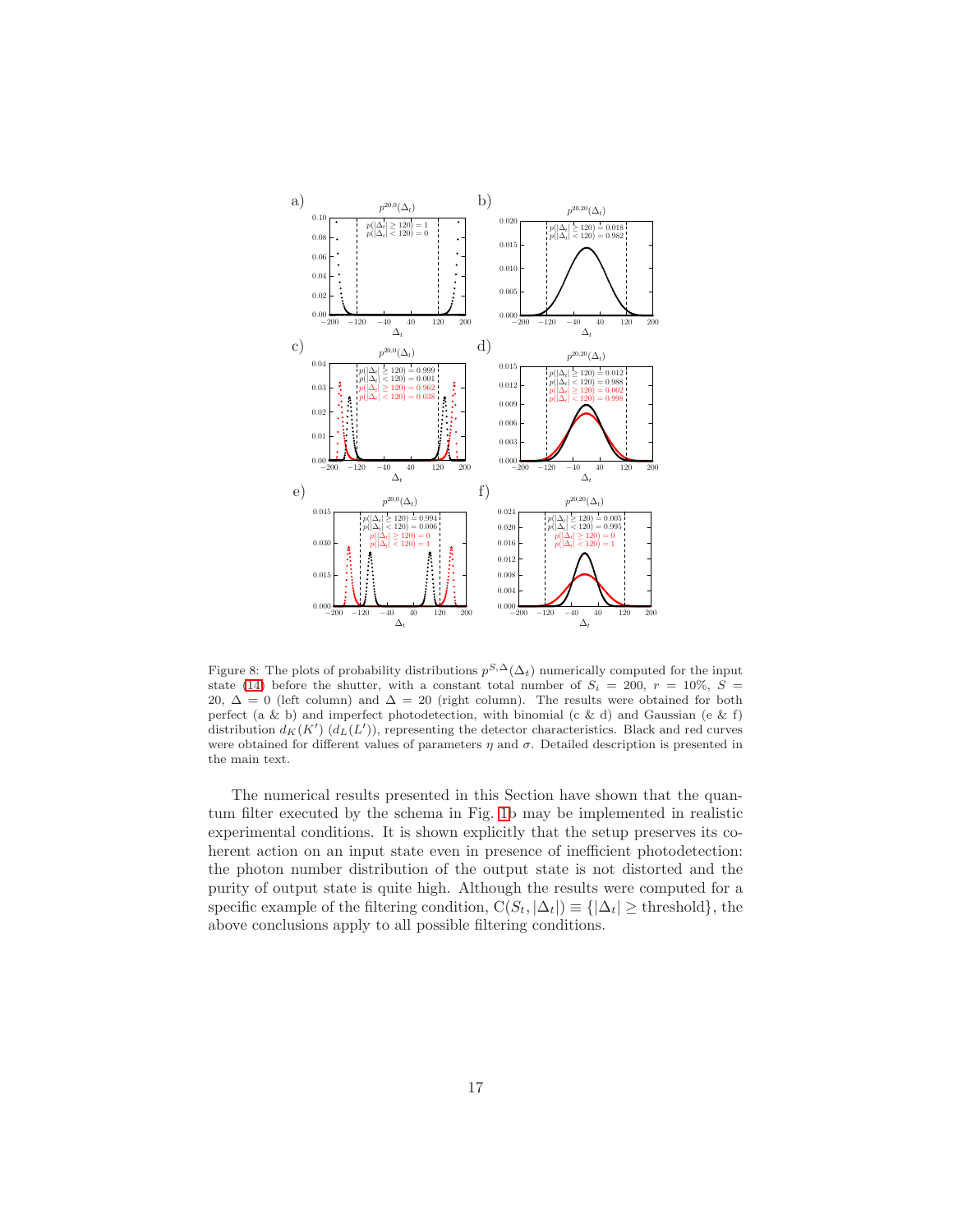

<span id="page-17-0"></span>Figure 9: The plots of probability distributions  $p^{S,\Delta}(\Delta_t)$  numerically computed for the input state [\(14\)](#page-9-0) with a constant total number of  $S_i = 6$ ,  $r = 10\%$ ,  $S = 2$ ,  $\Delta = 0$  (left column) and  $\Delta = 2$  (right column). The results were obtained for both perfect (a & b) and imperfect photodetection, with binomial (c & d) and Gaussian (e & f) distribution  $d_K(K')$   $(d_L(L'))$ , representing the detector characteristics. Black and red curves were obtained for different values of parameters  $\eta$  and  $\sigma$ . Detailed description is presented in the main text.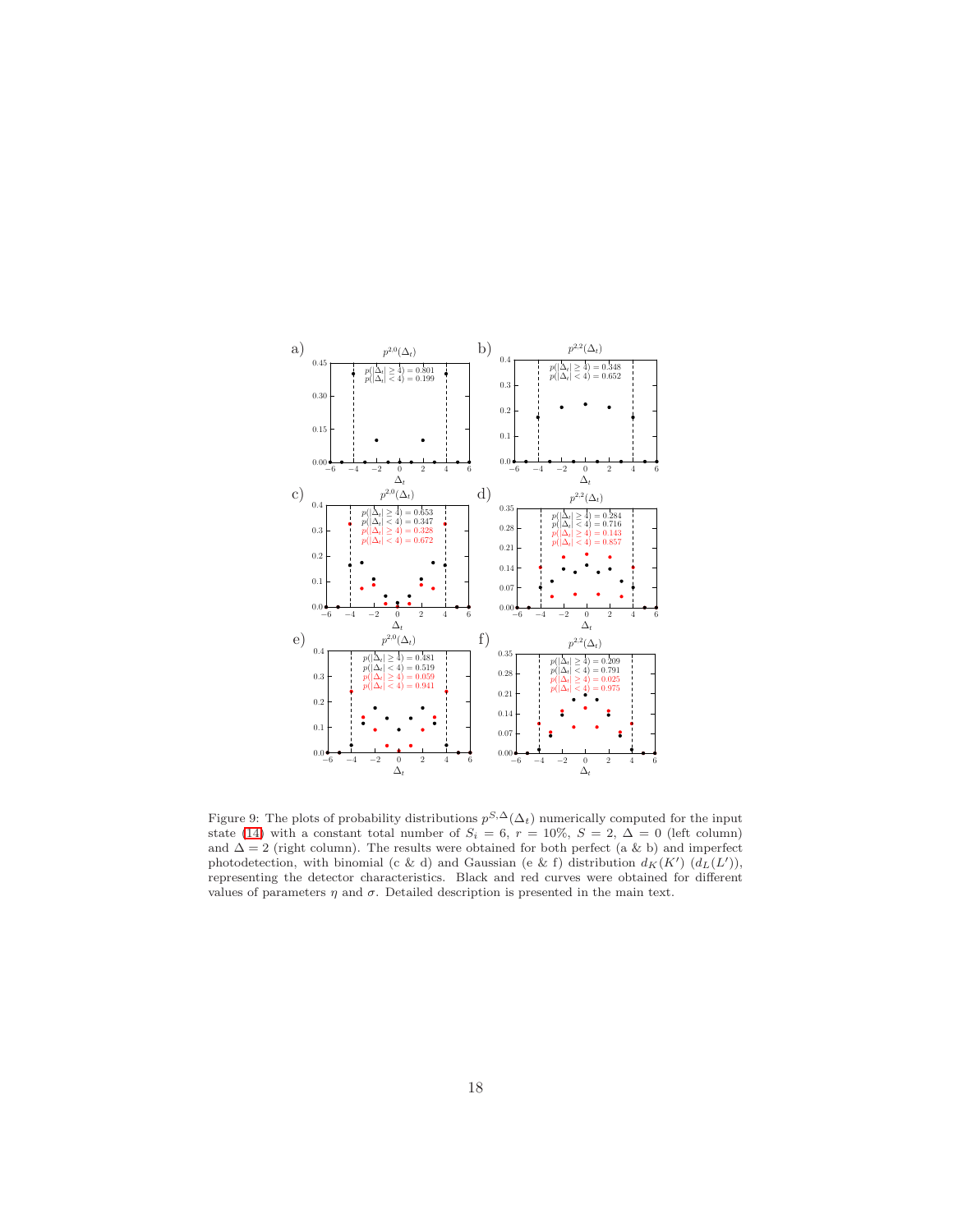

<span id="page-18-0"></span>Figure 10: The plots of probability distributions  $p^{S,\Delta}(\Delta_t)$  numerically computed for the input state [\(16\)](#page-9-1) with a total number of photons in range  $S_i \in [80, 120]$ ,  $r = 10\%$ ,  $S = 10$ ,  $\Delta = 0$ (left column) and  $\Delta = 10$  (right column). The results were obtained for both perfect (a & b) and imperfect photodetection, with binomial (c & d) and Gaussian (e & f) distribution  $d_K(K')$   $(d_L(L'))$ , representing the detector characteristics. Detailed description is presented in the main text.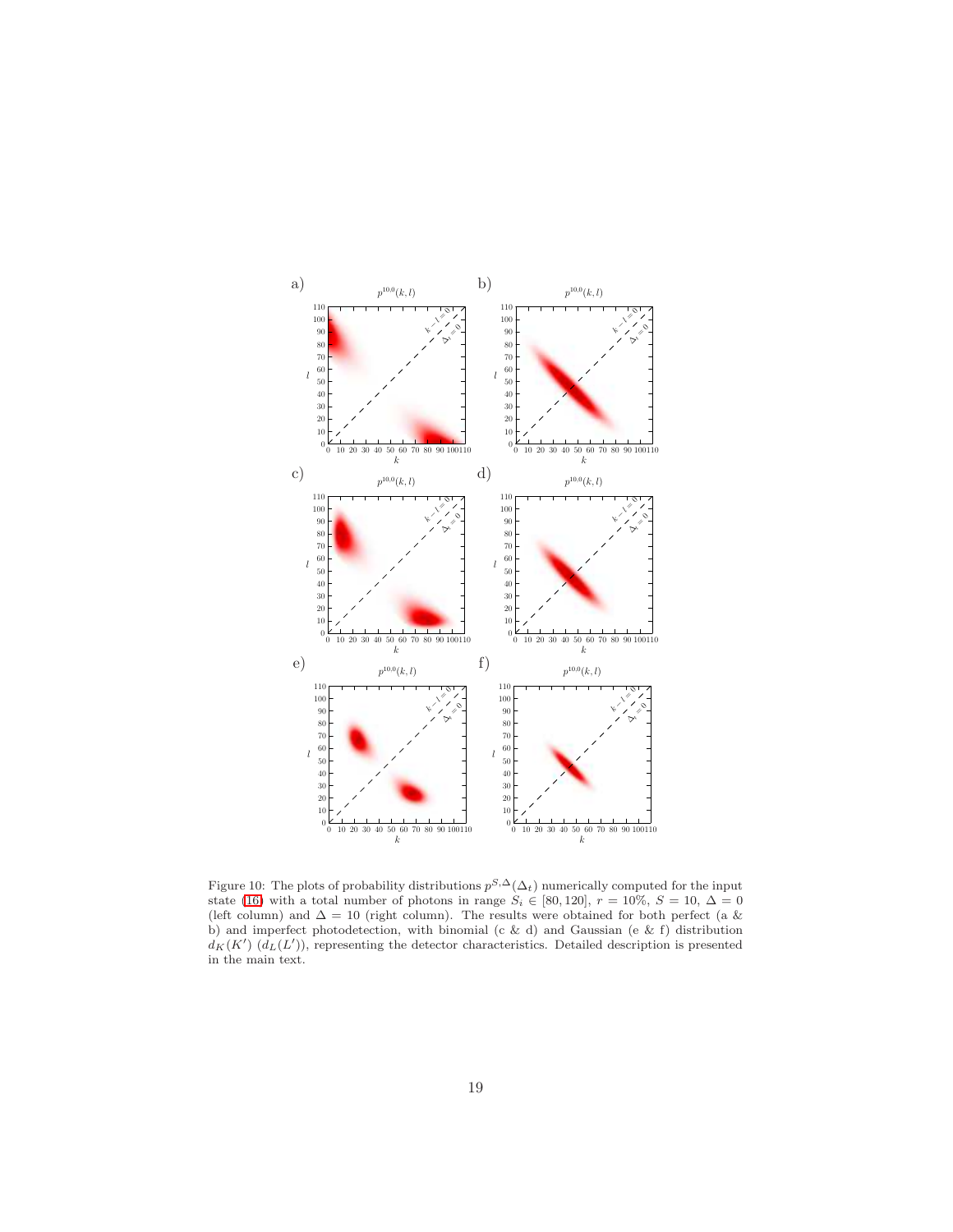

<span id="page-19-0"></span>Figure 11: The plots of probability distributions  $p^{S,\Delta}(\Delta_t)$  numerically computed for the input state [\(16\)](#page-9-1) with a total number of photons in range  $S_i \in [4, 10]$ ,  $r = 10\%$ ,  $S = 2$ ,  $\Delta = 0$  (left column) and  $\Delta = 2$  (right column). The results were obtained for both perfect (a & b) and imperfect photodetection, with binomial (c & d) and Gaussian (e & f) distribution  $d_K(K')$  $(d_L(L'))$ , representing the detector characteristics. Detailed description is presented in the main text.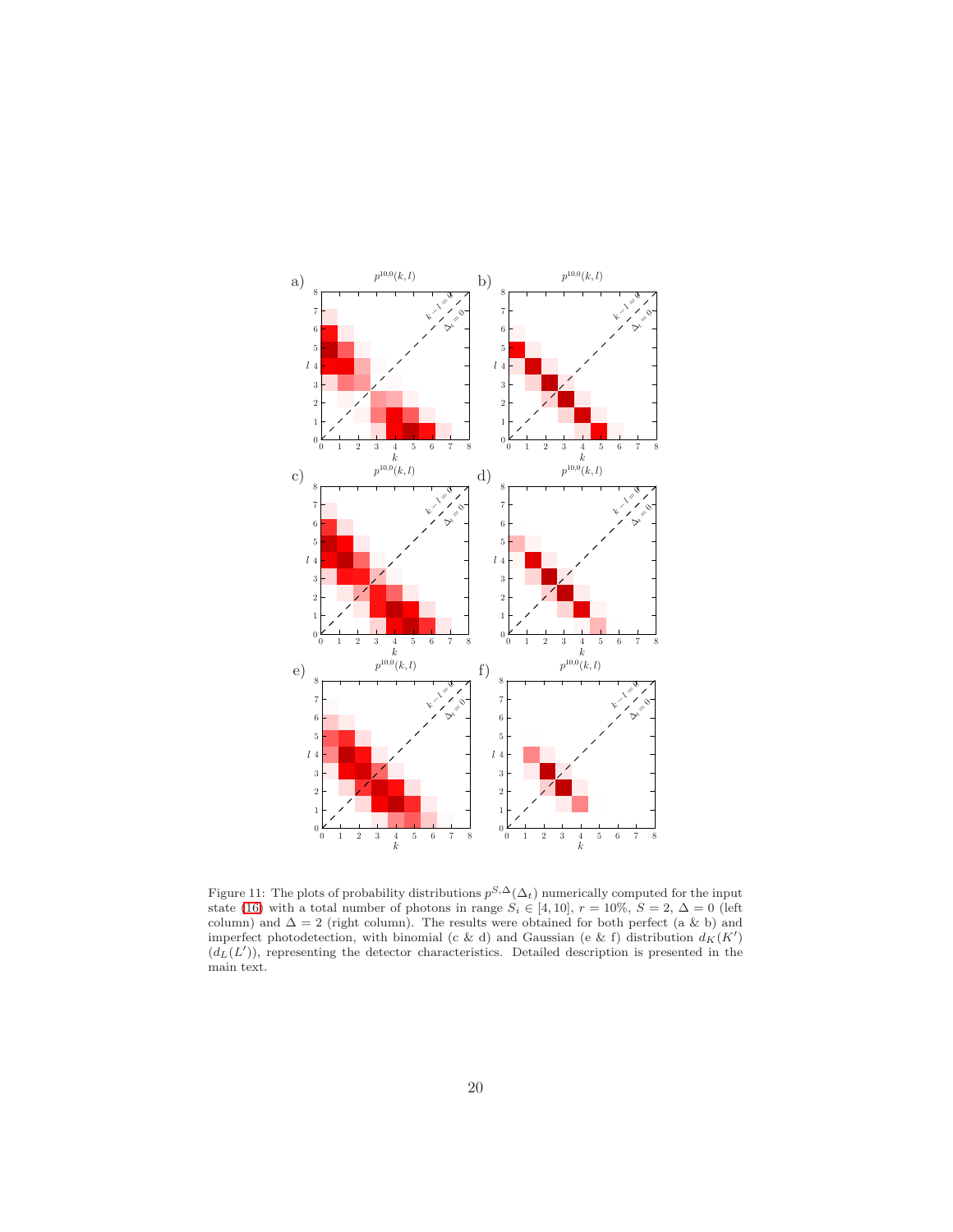

<span id="page-20-0"></span>Figure 12: The plots of the purity of the state  $|\psi_t\rangle$ , for the input state [\(14\)](#page-9-0) with a total number of photons in range  $S_i \in [10, 400]$ ,  $r = 10\%$ ,  $\Delta = 0$ , numerically computed for  $S = 20$ (left figure) and  $S = r \cdot S_i$  (right figure). Black curves correspond to the imperfect detection modeled by a binomial distribution with  $\eta = 5\%, 10\%, 15\%$  (solid, dashed, dotted), red curves – Gaussian distribution with  $3\sigma = 5, 10, 20$  (solid, dashed, dotted). Detailed description is presented in the main text.



<span id="page-20-1"></span>Figure 13: The plots of the purity of the state  $|\psi_t\rangle$ , for the input state [\(16\)](#page-9-1) with number of photons in the range  $S_{i_1} = 0.8 S_i$ ,  $S_{i_2} = 1.2 S_i$ , where  $S_i \in [10, 400]$ ,  $r = 10\%$ ,  $\Delta = 0$ , numerically computed for  $S = 20$  (left figure) and  $S = r \cdot S_i$  (right figure). Black curves correspond to the imperfect detection modeled by a binomial distribution with  $\eta=5\%,10\%,15\%$ (solid, dashed, dotted), red curves – Gaussian distribution with  $3\sigma = 5, 10, 20$  (solid, dashed, dotted). Detailed description is presented in the main text.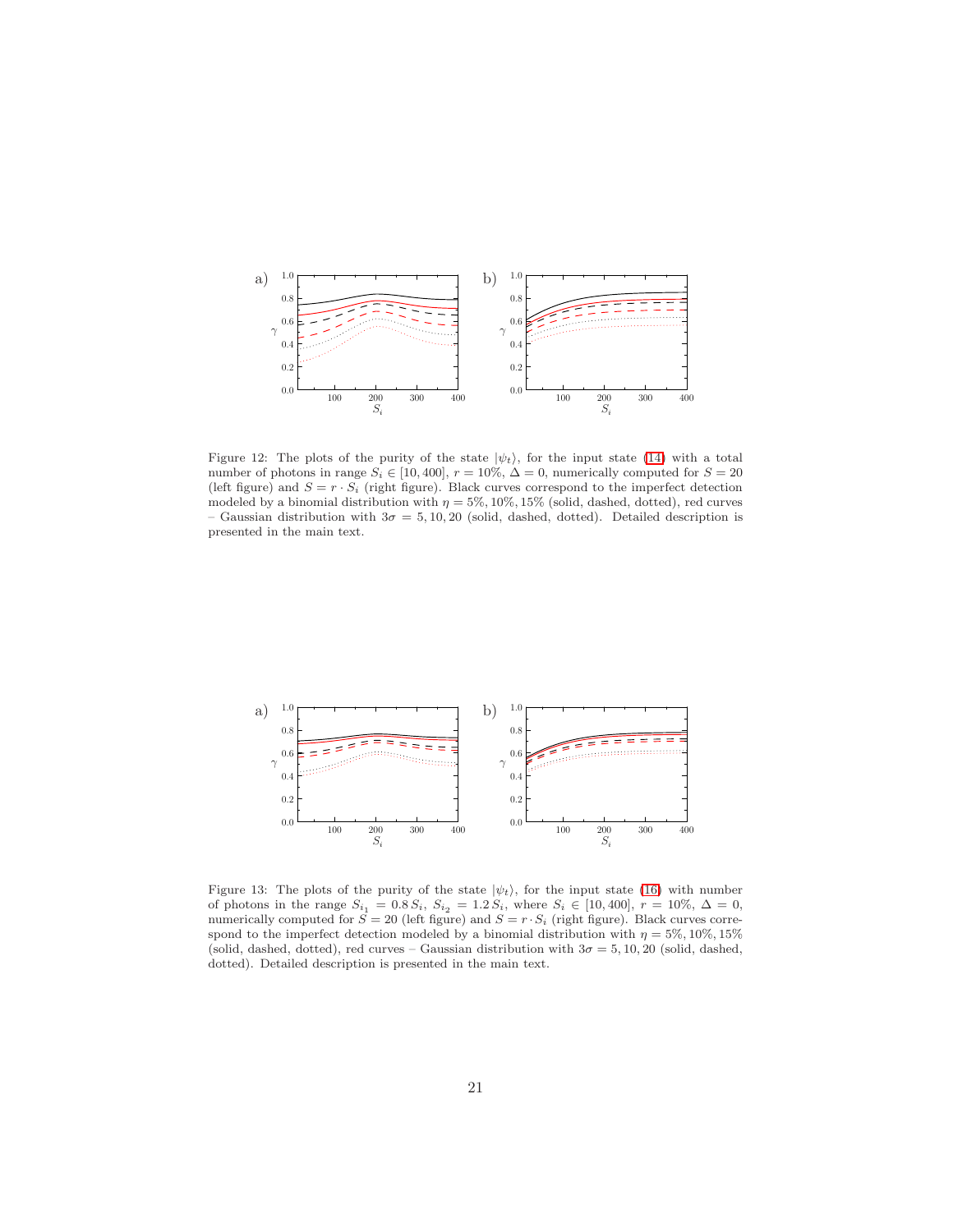#### 5. Conclusions

In this paper we have examined experimental scheme which implements a family of quantum non-Gaussian filters. The same setup may apply arbitrary filtering condition  $C(S_t, |\Delta_t|)$  which is set by a relation between the total photon number  $S_t$  and the modulus of mode population difference  $|\Delta_t|$  in the output state.

Direct applications for some of these filters are already known. It has been shown that filtering according to the condition  $C(S_t, |\Delta_t|) \equiv {|\Delta_t|} \ge$ threshold} allows for generation of states useful for quantum optical phase estimation [\[16](#page-23-0), [20\]](#page-23-4). Moreover, this filter helps to increase the distinguishability of macroscopic qubit in analog detection [\[14\]](#page-22-12). It also allows for increasing the CHSH-Bell inequality violation by a micro-macro singlet state produced by the phase-covariant quantum cloning [\[16\]](#page-23-0). On the other hand, the condition  $C(S_t, |\Delta_t|) \equiv \{S_t \geq \text{threshold}\}\$ allows to increase the generation efficiency of these states [\[21](#page-23-5)]. The quantum tasks using the other filtering conditions are not yet known.

All filters work for an arbitrary two-mode input state, pure or mixed, with a small (few photon) or large (mesoscopic) population. We have demonstrated the coherent action of the filter in presence of realistic photodetection involved in the filtering process. The imperfect detection was modeled with a beam splitter of a small reflectivity located in front of a perfect detector and a Weierstrass transform, which implements a Gaussian blur on the unaffected measurement outcome distribution. We have constructed the operators describing the setup of the filter. We have also presented computations for two exemplary initial quantum superpositions, which reveal the structure of the filtered states in the photon number space as well as estimate its purity.

We believe that the scheme we have discussed will be useful for preparation of the available quantum superpositions for further quantum tasks requiring more complex quantum states than the Gaussian ones.

#### Acknowledgments

This work is supported by the EU 7FP Marie Curie Career Integration Grant No. 322150 "QCAT", NCN grant No. 2012/04/M/ST2/00789, FNP Homing Plus project No. HOMING PLUS/2012-5/12, MNiSW co-financed international project No. 2586/7.PR/2012/2 and EU 7FP project BRISQ2 No. 308803. Computations were carried out at the CI TASK in Gdańsk and Cyfronet in Kraków.

#### References

<span id="page-21-0"></span>[1] M. O. Scully , M. S. Zubairy, Quantum Optics, Cambridge University Press, Cambridge, 1997.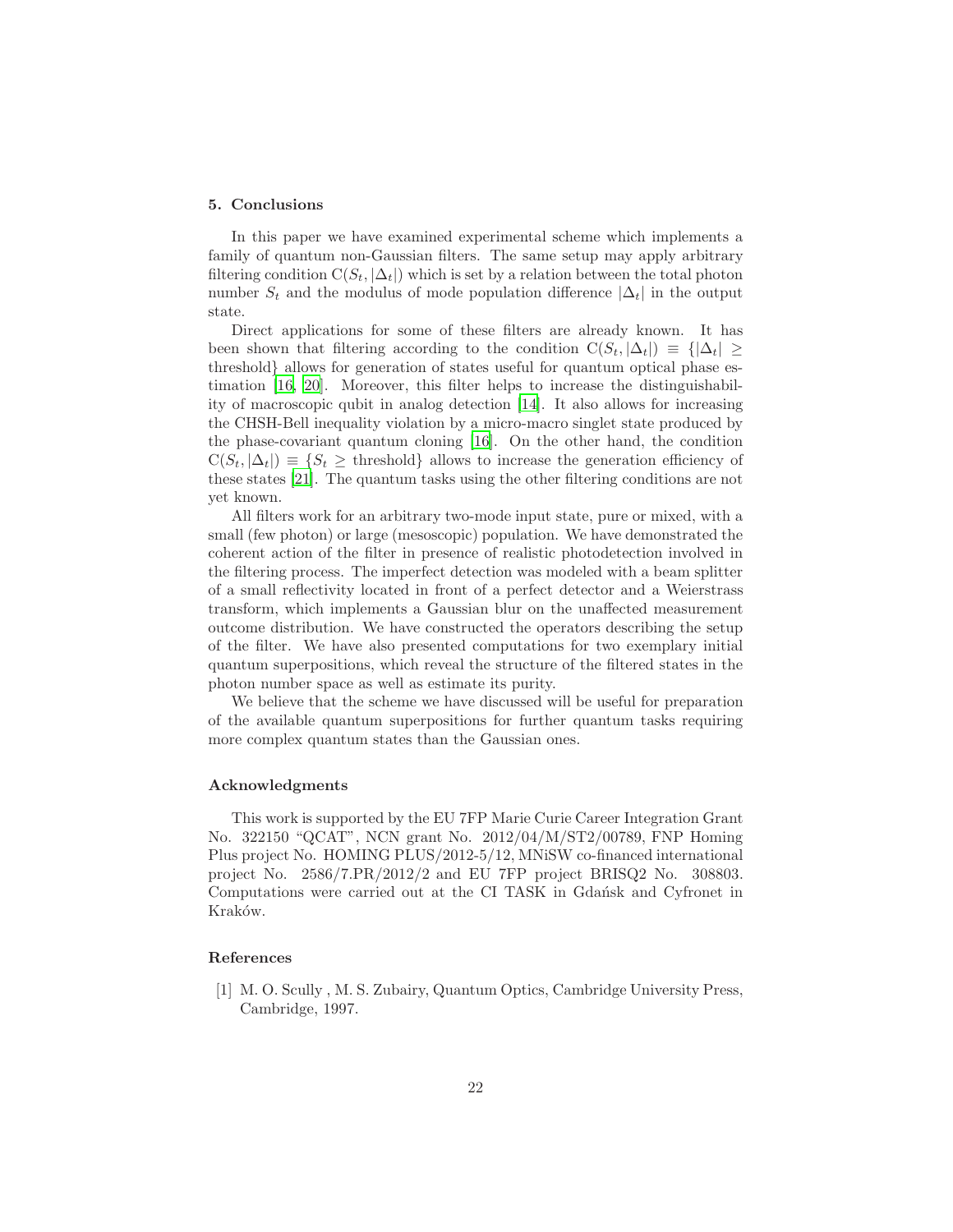- <span id="page-22-0"></span>[2] J.-W. Pan, Z.-B. Chen, C.-Y. Lu, H. Weinfurter, A. Zeilinger, M. Zukowski, Multiphoton entanglement and interferometry, Rev. Mod. Phys. 84 (2012) 777-838.
- <span id="page-22-1"></span>[3] D. Gottesman, The Heisenberg Representation of Quantum Computers, [arXiv:quant-ph/9807006v](http://arxiv.org/abs/quant-ph/9807006)1
- <span id="page-22-2"></span>[4] V. Giovannetti, S. Lloyd, L. Maccone, Advances in quantum metrology, Nature Photon. 5 (2001) 222-229.
- <span id="page-22-3"></span>[5] A. Acin, N. Brunner, N. Gisin, S. Massar, S. Pironio, V. Scarani, Device-Independent Security of Quantum Cryptography against Collective Attacks, Phys. Rev. Lett. 98 (2007) 230501.
- <span id="page-22-4"></span>[6] A. Zavatta, S. Viciani, M. Bellini, Quantum-to-Classical Transition with Single-Photon-Added Coherent States of Light, Science 306 (2004) 660.
- <span id="page-22-5"></span>[7] J. Wenger, R. Tualle-Brouri, P. Grangier, Non-Gaussian Statistics from Individual Pulses of Squeezed Light, Phys. Rev. Lett. 92 (2004) 153601.
- <span id="page-22-6"></span>[8] K. T. McCusker, P. G. Kwiat, Efficient Optical Quantum State Engineering, Phys. Rev. Lett. 103 (2009) 163602.
- <span id="page-22-7"></span>[9] K. Sanaka, K. J. Resch, A. Zeilinger, Filtering Out Photonic Fock States, Phys. Rev. Lett. 96 (2006) 083601.
- <span id="page-22-8"></span>[10] K. J. Resch, J. L. O'Brien, T. J. Weinhold, K. Sanaka, B. P. Lanyon, N. K. Langford, A. G. White, Entanglement Generation by Fock-State Filtration, Phys. Rev. Lett. 98 (2007) 203602.
- <span id="page-22-9"></span>[11] C. K. Hong, Z. Y. Ou, and L. Mandel, Measurement of subpicosecond time intervals between two photons by interference, Phys. Rev. Lett. 59 (1987) 2044.
- <span id="page-22-10"></span>[12] O. Cosme, S. P´adua, F. A. Bovino, A. Mazzei, F. Sciarrino, F. De Martini, Hong-Ou-Mandel interferometer with one and two photon pairs, Phys. Rev. A 77 (2008) 053822.
- <span id="page-22-11"></span>[13] S. P. Walborn, A. N. de Oliveira, S. Pádua, C. H. Monken, Multimode Hong-Ou-Mandel Interference, Phys. Rev. Lett. 90 (2003) 143601.
- <span id="page-22-12"></span>[14] M. Stobińska, F. Töppel, P. Sekatski, A. Buraczewski, M. Zukowski, M. V. Chekhova, G. Leuchs, N. Gisin, Filtering of the absolute value of photon-number difference for two-mode macroscopic quantum superpositions, Phys. Rev. A 86 (2012) 063823.
- <span id="page-22-13"></span>[15] M. Stobi´nska, P. Sekatski, A. Buraczewski, N. Gisin, G. Leuchs, Bellinequality tests with macroscopic entangled states of light, Phys. Rev. A 84 (2011) 034104.